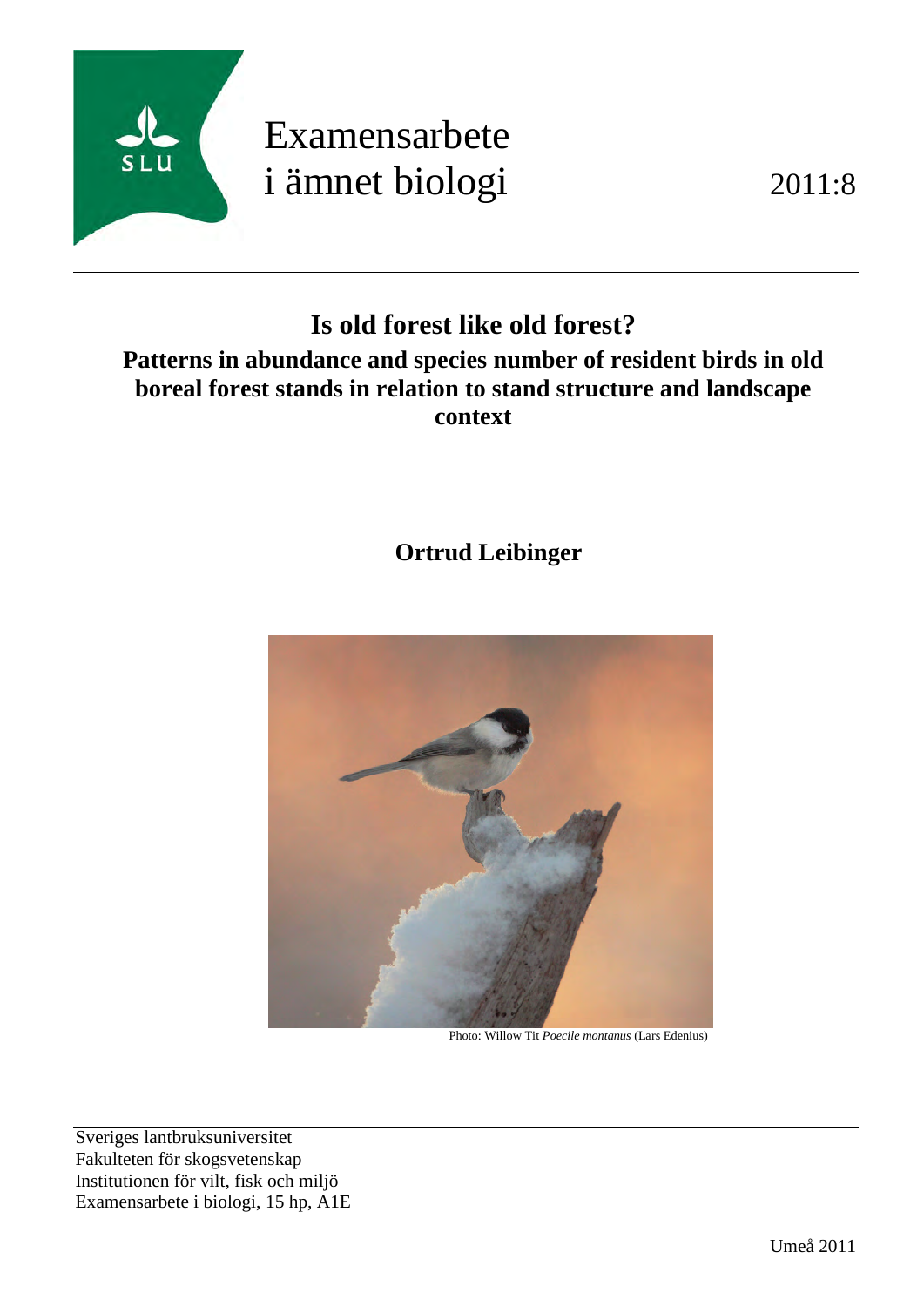

# Examensarbete i ämnet biologi 2011:8

# **Is old forest like old forest?**

# **Patterns in abundance and species number of resident birds in old boreal forest stands in relation to stand structure and landscape context**

*Är äldre skog verkligen äldre skog? Mönster i förekomst och artantal av stannfåglar i äldre boreal skog i relation till beståndsstruktur och landskapskontext* 

 **Ortrud Leibinger**

Keywords: resident birds, boreal forest, habitat, declining species

**Handledare: Lars Edenius 15 hp, A1E Examinator: Jean-Michel Roberge Kurskod EX0571** 

SLU, Sveriges lantbruksuniversitet Swedish University of Agricultural Sciences Fakulteten för skogsvetenskap Faculty of Forestry Institutionen för vilt, fisk och miljö Dept. of Wildlife, Fish, and Environmental Studies

Umeå 2011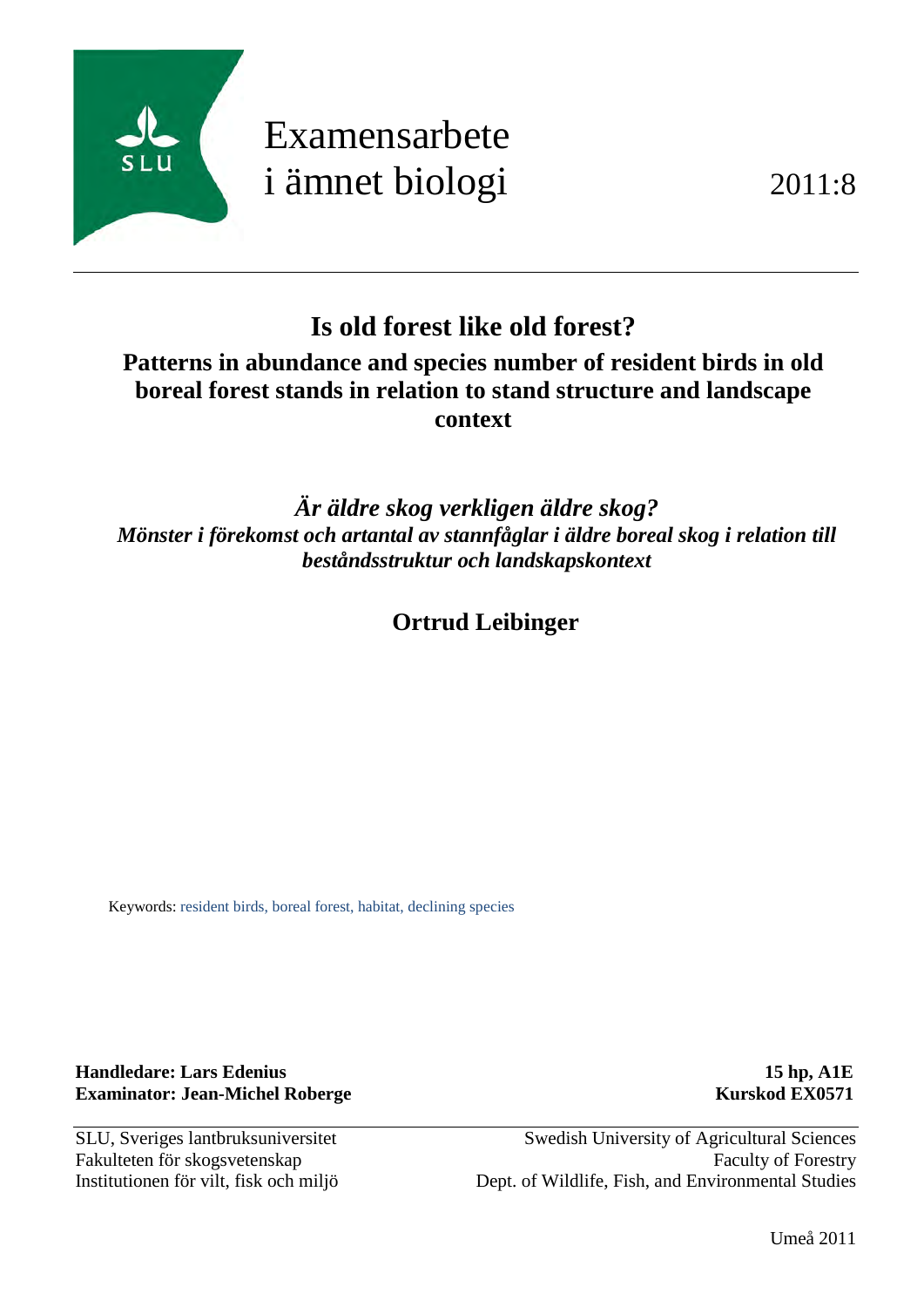# **Abstract**

Forest structure and composition may be, dependent on e.g. soil conditions, human impact and forest age, very different, which might result in differences in abundance and species number of resident forest bird. Because of the adverse effects of modern forestry on resident bird species preferring old growth forest, nature reserves and adapted forest management are needed. However, the planning of such measures requires an understanding of the factors determining occurrence and abundance of resident forest birds. The aim of this study was to identify habitat variables that are particular important for the abundance and species number of resident birds in old boreal forest patches ( $\geq 80$  years) in the context of two different forest landscapes in northern Sweden.

Habitat variables known to be varying with forest age, productivity and degree of human impact were chosen: basal area, basal area of large trees  $(\geq 40 \text{ cm}$  diameter at breast height), coefficient of variation of basal area, basal area of deciduous trees and forest type (pine vs. spruce dominated forest). Generalized linear models were applied to relate the habitat variables, stand area and the factor landscape to abundance and species number data of resident birds, which were obtained by point counts. Besides total abundance and species number abundances of the most abundant single species (*Parus major*, *Poecile montanus*, *Certhia familiaris* and *Loxia spp.*) and functional bird groups (foliage and trunk gleaners, hole nesters and declining species) were analyzed.

The total species number and the abundance of the declining species were positively affected by basal area, which was used as indicator for the productivity of the forest and tree canopy closure. The basal of large trees had a positive effect on the total abundance and on the abundance of foliage and trunk gleaners. Because the basal area of large trees was not positively correlated with stand age and site productivity (potential annual timber volume production) it was regarded as indicator for the management intensity of the stands. Total abundance and species number were also positively affected by the area of the investigated stands. Although the total abundance tended to be larger in the less managed landscape, no significant effect of landscape was observed.

The effect of basal area on the total species number suggests that productive forests are needed to maintain the whole spectrum of resident bird species. Moreover, productive forests seem to be important for the declining species among the resident birds in the study area. The effect of large trees on total abundance and the abundance of the foliage gleaners might be explained by the greater structural complexity of forests with low management intensity. The results of this study suggest that resident bird species in the study area would benefit from protection and/or restoration of productive and structural complex forests.

Cover photo: Willow Tit *Poecile montanus*, Lars Edenius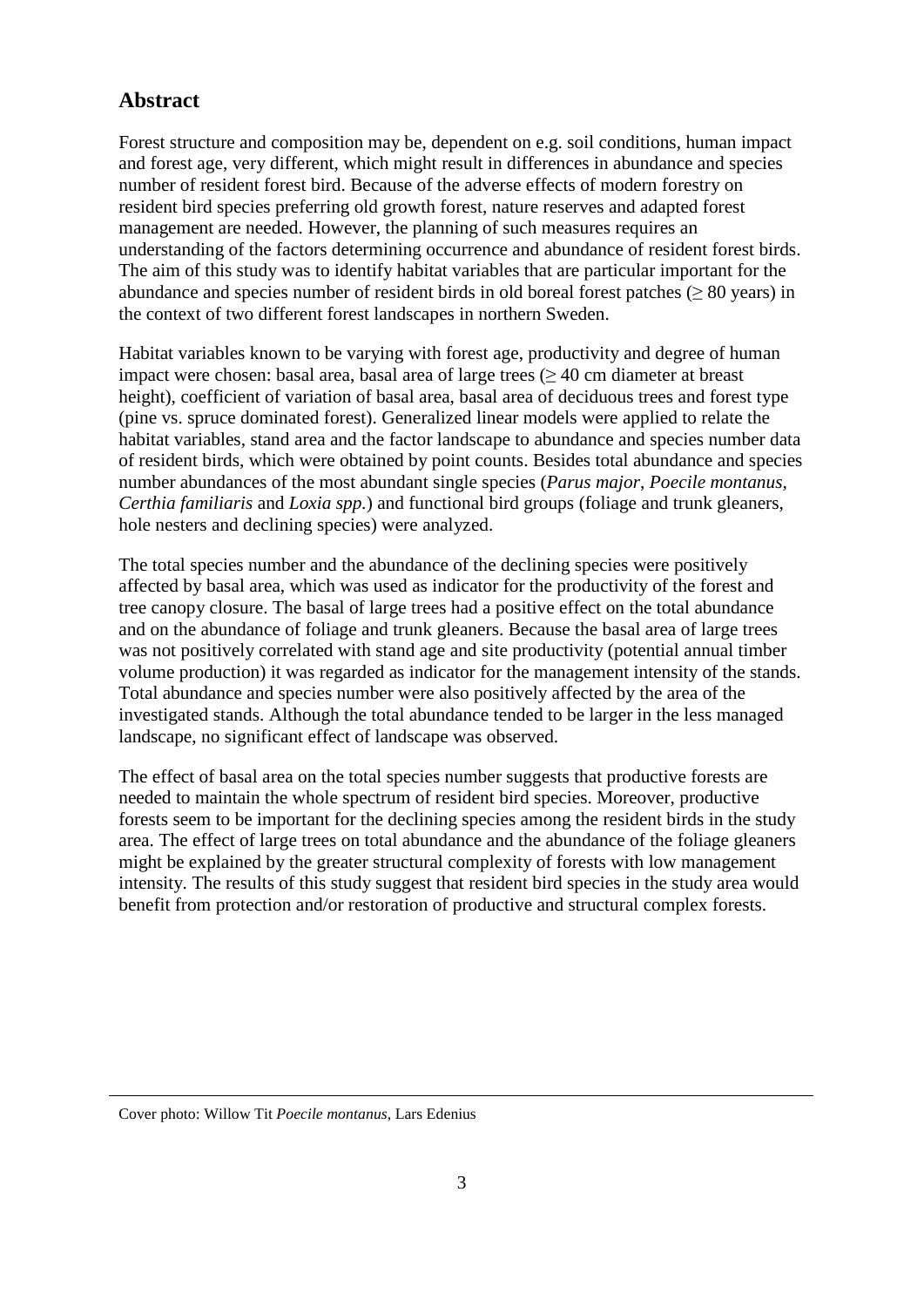## **Introduction**

#### **Why resident birds?**

Due to limited food resources in winter, resident birds preferring old growth forest as habitat are thought to be particular sensitive to habitat loss and alteration by intensive forest management (Lack, 1954; Fretwell, 1972; Helle & Järvinen, 1986; Virkkala, 1991). Indeed, studies in the boreal forest report a decline of some resident bird species preferring structurally complex old-growth forest (e.g. Virkkala, 1991; Ottvall et al., 2009). Noticing the adverse effects of forestry not only on resident birds but on biodiversity in general, there has been growing effort to maintain biodiversity by creating nature reserves and adapted forest management (Angelstam & Andersson, 2001). However, this requires an understanding of the factors underlying patterns in abundance and species number of resident forest birds. In this study I investigated structural attributes of old forest stands of potential importance to the abundance and species number of resident birds in the context of two different forest landscapes in northern Sweden.

#### **Is old forest like old forest?**

The term old-growth forest is a very vague description of how the forest actually looks like. Depending on soil conditions, human impact and forest age e.g. tree volume, the number of large diameter trees, the proportion of deciduous trees, the amount of dead wood and canopy closure may be very different (Liira & Kohv, 2010). In general the structural complexity of the forest, increases with increasing stand age and decreases with the degree of human impact, such as forest management.

The existence of certain structural components of old forests is an important determinant for habitat suitability for many resident bird species preferring old forest. Since winter is regarded to be the critical, population limiting season for resident birds, due to the combination of food scarcity and low temperatures (Forsman & Mönkkönen 2003), food supply might be particularly important. The occurrence of old lichen rich conifers is important for the food hiding behavior shown by some tits (Haftorn 1954, 1956) and the Siberian Jay (Edenius, 2006). The Siberian Jay is dependent the entire winter on the hoarded food. Moreover the abundance and species richness of invertebrates is higher in old lichen rich natural spruce forests compared to younger lichen poor, selectively logged and thinned forests (Pettersson, et al. 1995). Food supply increases also with forest productivity, indicated by a high timber volume (Jokimäki & Huhta 1996). Productivity of the habitat is particular important for the survival and successful reproduction of resident forest birds in harsh northern conditions.

An important feature of structural complex forests from the bird's point of view is the layering of the forest. A multi-layered forest provides more cover from avian predators, such as the Goshawk, than a single-layered forest (Edenius & Meyer, 2002). According to Griesser et al. (2007), increased predation and nest predation caused by thinning of the forest is a reason for the reduction of reproductive success and decline of the Siberian Jay and possibly many other forest bird species. Furthermore, the number of large living conifers and deciduous trees is reduced in managed forest, due to past and present forestry (Esseen et al., 1997; Östlund et al., 1997). Those trees are important for nest construction by woodpeckers and some birds of prey (Esseen et al., 1997).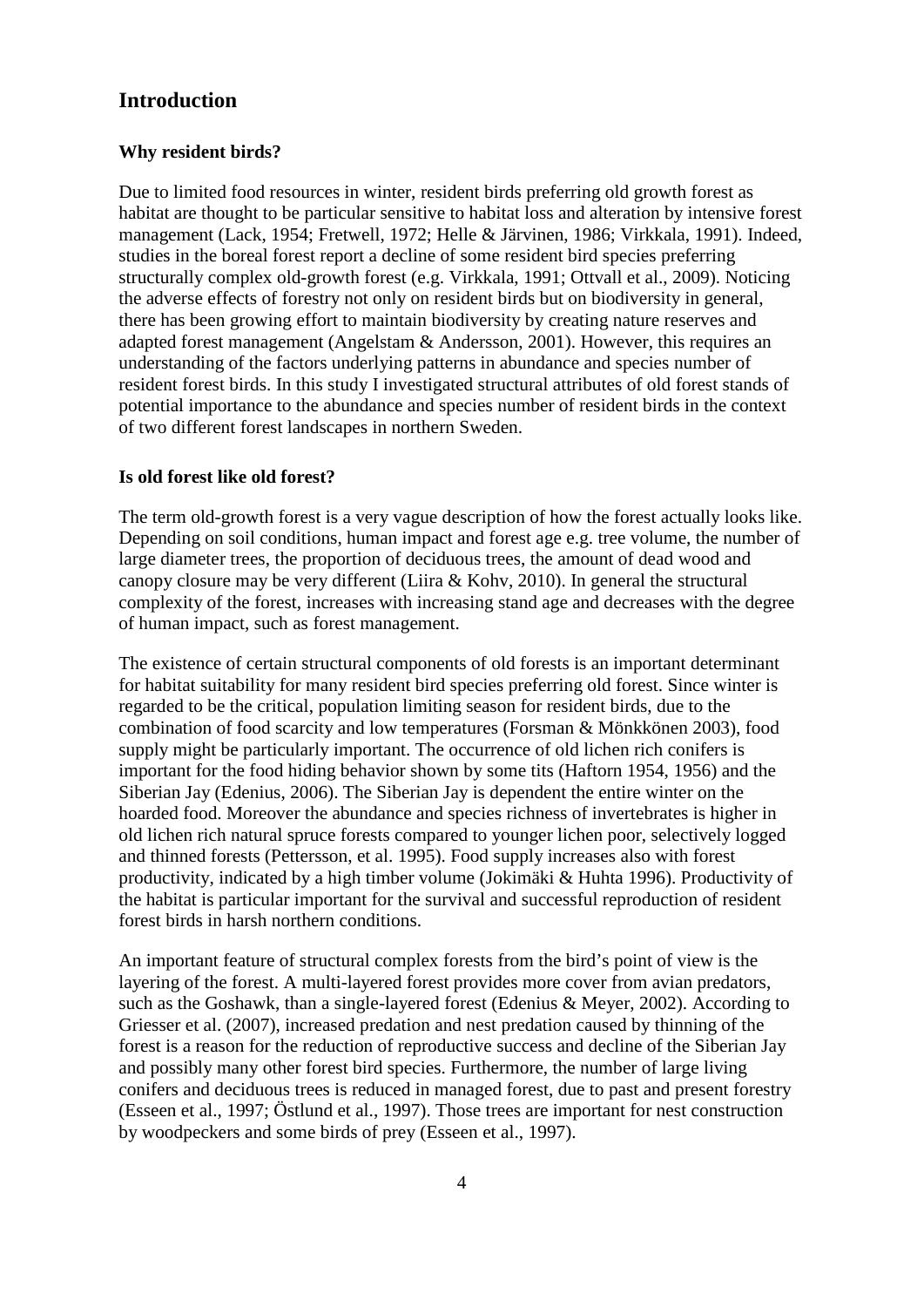#### **Objective of the study**

The objective of this study is to examine the patterns in abundance and species number of resident birds in old boreal forest stands in relation to habitat variables of the investigated stands and in the context of two different forest landscapes. The analysis is aimed to identify those habitat variables that could best explain the observed patterns in resident bird abundance and occurrence. In order to reach this aim, habitat variables known to be varying with forest age, productivity and degree of human impact were chosen. The resident bird species were also grouped into functional groups to be able to study the habitat relationships of the resident bird species more specific.

#### *Functional groups*

The functional trait approach was chosen, because traits shared by many species could give better insights into limiting habitat factors. Foliage and trunk gleaners (hereafter `gleaners´) and cavity and bark nesters (hereafter `hole nesters´) were analyzed separately. According to Järvinen et al. (1977) the total density of the foliage gleaning guild inhabiting mainly coniferous forest habitats declined by ca. 80% from 1945 to 1975. The availability of nest cavities and dead trees for cavity nesting bird species is greatly reduced in managed forests compared to natural forests (Virkkala, 2004). A group consisting of species declining over the ten years period (1997-2006) according to Ottvall et al. (2009) (hereafter `declining species´) were also analyzed. This group was selected in order to investigate if there is a common factor that affects their abundance in the study area.

#### *Habitat variables and predictions for their effects from the literature*

The forest habitat variables chosen as independent variables for the analysis are known to be varying with forest age, productivity and degree of human impact (Östlund et al. 1997; Liira & Kohv 2010). The selected habitat variables were basal area, basal area of deciduous trees, coefficient of variation of basal area, basal area of large trees (trees greater than 40 cm diameter at breast height), forest type and stand area.

The basal area was used as proxy for tree stocking, i.e. as an index for the timber volume and tree canopy closure. A high timber volume can be translated in a high number of branches and trunks, which probably favors food availability (Forslund, 2003). Thus the basal area can be used as indicator for forest productivity. A closed tree canopy provides also more cover from predators. Because food resources are crucial for successful overwintering and reproduction (Jokimäki & Huhta, 1996) and predator cover is important for survival, the basal area might have a positive effect on abundance (table 1). The species number might also increase with increasing basal area, i.e. forest productivity. There are several possible mechanisms that might explain the relationship between productivity and species richness (for a good summary see Honkanen et al., 2010 and sources therein).

Liira  $\&$  Kohv (2010) found the basal area of large trees to be positively related to forest age and negatively to the management intensity of the forest. Since old natural forests are more structural complex than younger managed forests and provide thus higher habitat suitability for resident birds preferring old-growth forest, the basal area of large trees might be positive related to abundances and species number (table 1). The coefficient of variation of basal area indicates the variation in tree canopy closure, which comprises one possible part of habitat heterogeneity in natural forests (Esseen et al., 1997). As habitat heterogeneity is known to be positively related to species richness (MacArthur & MacArthur, 1961; Roth,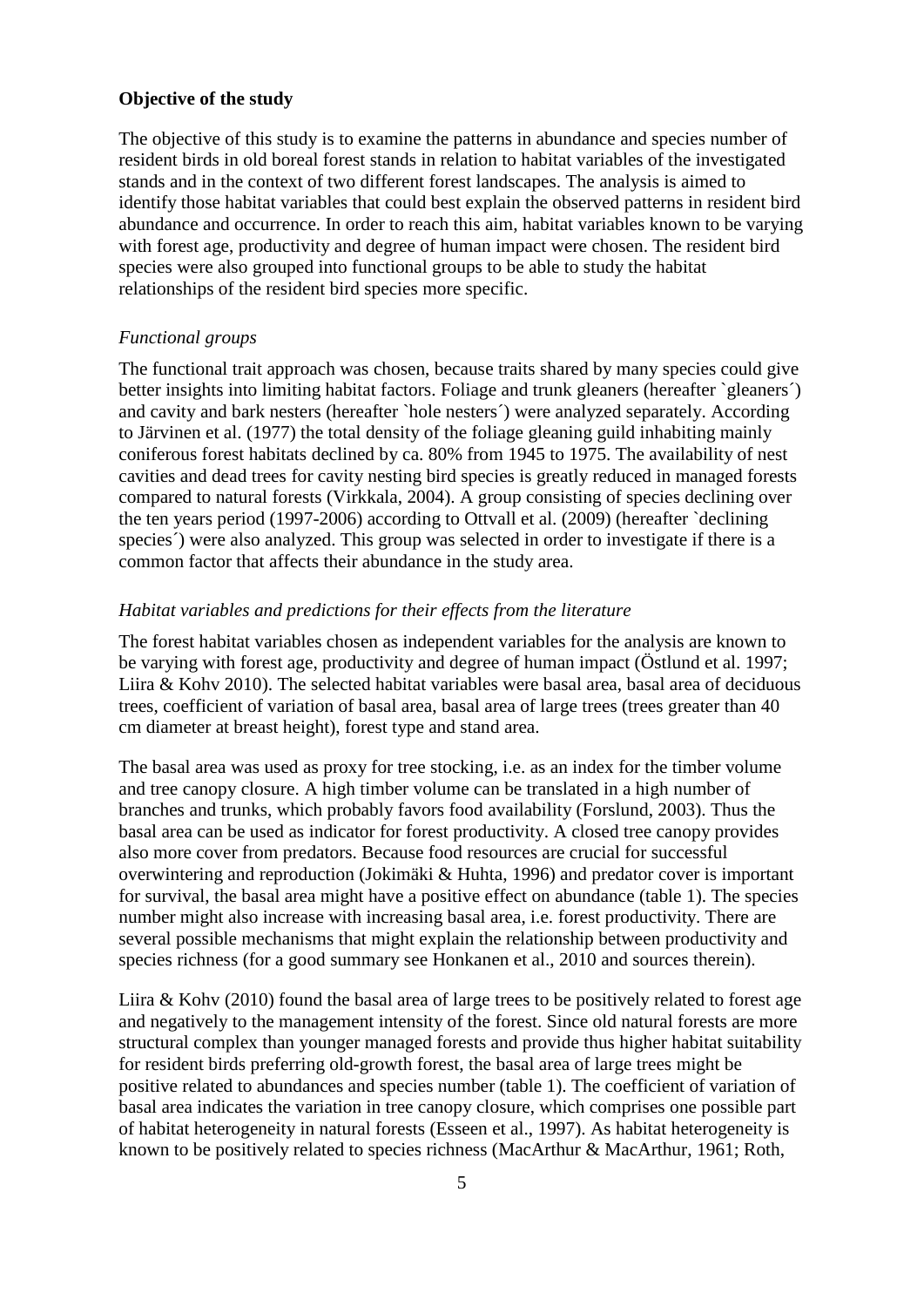1976), the species number might increase with increasing coefficient of variation of basal area (table 1).

Deciduous trees contribute due to their physical structure to habitat heterogeneity in coniferous forest. Thus the basal area of deciduous trees might have a positive effect on the species number (table 1). The effect on the total abundance is unclear, because many resident bird species of northern Sweden prefer feeding in coniferous trees, especially in winter time (Jokimäki & Huhta, 1996; BWPi 2.01, 2008). Spruce dominated forests might have higher abundances than pine dominated forests, because spruces might support due to their physical structure higher insect densities, provide more niches for food hoarding and more cover against predators (Edenius & Meyer, 2002). The higher structural complexity and the higher food supply in spruce dominated forests might also lead to an elevated species number (table 1).

It can be expected that the total species number will increase with increasing stand area, as this is predicted by different underlying theories, such as the island biogeography theory (MacArthur & Wilson, 1963), the area based sampling hypothesis or the habitat heterogeneity hypothesis (Conner & McCoy, 1979) (table 1). However, it is difficult to state a clear expectation about the abundance, because different hypothesis lead to different predictions. The density compensation hypothesis (MacArthur et al., 1972) leads to the prediction that density decreases with increasing species richness, which increases with increasing area. The resource concentration hypothesis (Root, 1973) leads to the converse prediction that the density increases with increasing area of preferred habitat patches.

Finally, the properties of the landscape in which the stands are located can affect resident bird abundance and species number on stand level. Landscapes may naturally differ in overall productivity, forest type composition, altitude, topography and natural fragmentation of forest by e.g. wetlands or water. Additionally depending on forestry impact on the landscape the proportion of old forest and its fragmentation by clear-cuts and young forest may vary between landscapes. This all together may affect bird occurrence and abundance patterns on stand scale. Because the study was conducted in only two different landscapes (i.e. landscape is not replicated), it will not be possible to explain which landscape properties caused a potential effect of landscape. Therefore, I will not make a prediction concerning the landscape effect. However, testing for an effect of landscape in this study can give at least a hint if landscape properties have to be considered, besides stand structure and composition, when planning nature conservation measures.

## **Materials and Methods**

#### **Study area and study design**

The study was conducted in Ekopark Rosfors and its more intense managed reference landscape Kloken in northern Sweden (65°35'N, 21°27'O and 65°57'N, 21°7'E, respectively). The distance between the two landscapes, located in the northern boreal vegetation zone (Ahti et al., 1968), was 45 km. The mean altitude and mean site productivity (potential annual timber volume production) in Rosfors is 88 m and 3.6 m<sup>3</sup>/ha and year and in Kloken 165 m and  $3.5 \text{ m}^3/\text{ha}$  and year. The total forest area in Rosfors is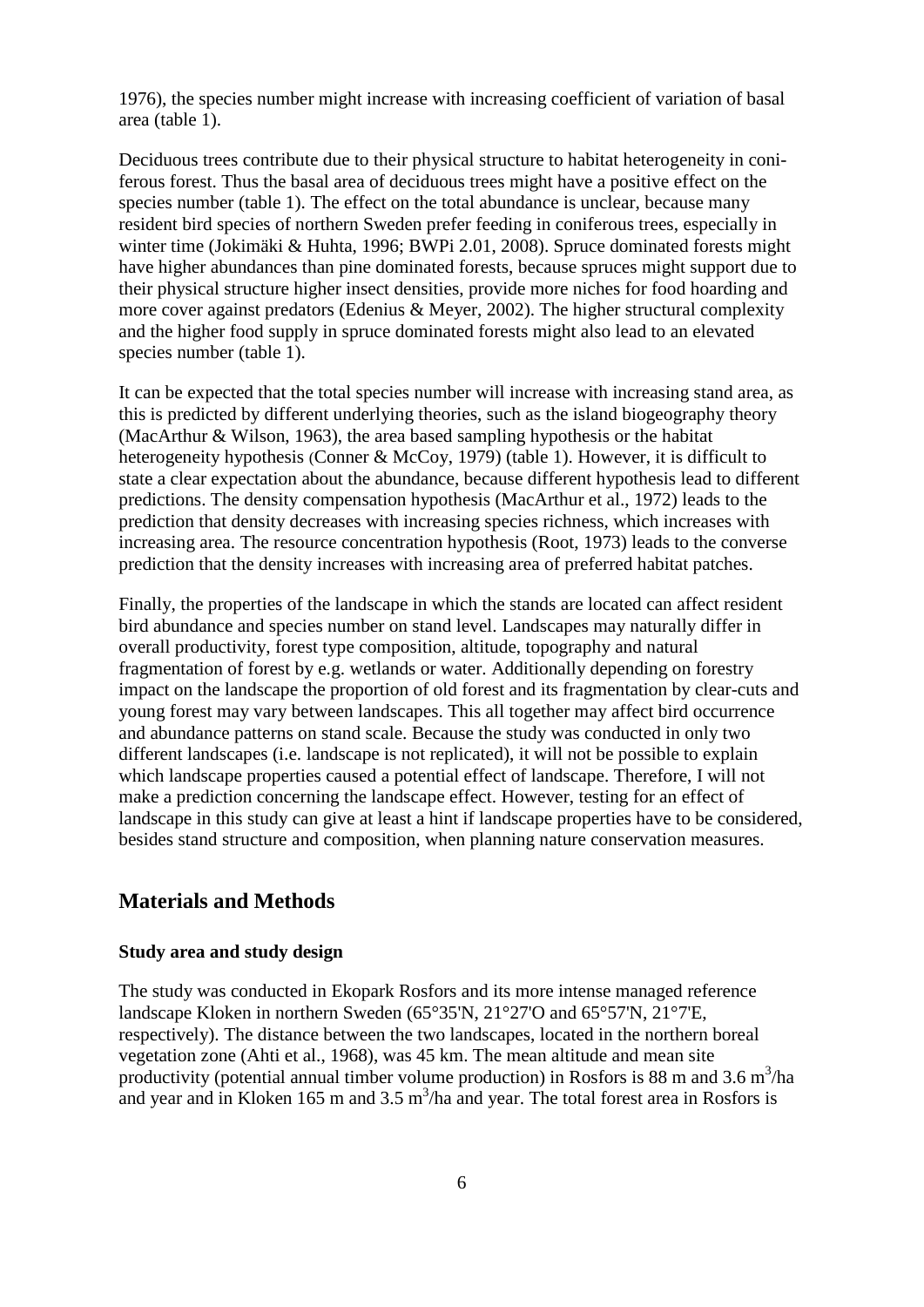**Table 1** Predictions from the literature for the effects of independent variables used in generalized linear models relating resident bird abundance and species number to habitat variables at the bird survey points as well as to stand area, forest type and location of the investigated stands ( $n = 23$ ). Explanations see text. `+'/`-' indicates the expected sign of the effect, `0' that no effect is expected and `?´ that no prediction is made.

| Functional<br>group | Type of<br>dependent<br>variable | BA   | BA of<br>deciduous<br>trees | CV of BA | BA of<br>large trees <sup>1</sup> | forest<br>$type^2$ | area |
|---------------------|----------------------------------|------|-----------------------------|----------|-----------------------------------|--------------------|------|
| <b>Gleaners</b>     | A                                |      |                             |          | $^{+}$                            |                    |      |
| Hole nesters        | A                                |      |                             |          | $^{+}$                            | $^{+}$             |      |
| Declining species   | А                                | $^+$ |                             |          | $^{+}$                            | $^{+}$             |      |
| All residents       | A                                |      |                             |          | +                                 |                    |      |
| All residents       | O                                |      |                             |          |                                   |                    |      |

 $BA$  Basal area, m<sup>2</sup>/ha

CV Coefficient of variation (SD/Mean)

A Abundance

S Species number<br>  $\log(BA \text{ trees} > 40 \text{ cm diameter at breast height} + 0.01)$ 

` $+\gamma$ <sup>-</sup>´ indicates significantly higher/lower abundances or species numbers in Norway spruce dominated forest compared to Scots pine dominated forest

2459 ha of which 55% (1354 ha) is old  $(≥ 80 \text{ years})$ , 13% middle aged (20-80 years) and 32% young forest and clear cuts (0-20 years). The respective values for Kloken are 6882 ha, 29% (2015 ha), 48% and 22%. Kloken is dominated by pine forest whereas in Rosfors spruce and pine forests comprise about the same proportion.

For the purpose of this study I defined old forest as 80 years and older and forests with at least 60% spruce or pine as spruce or pine dominated forest. Eight small stands (5-10 ha) and four larger stands (10-17 ha) were selected in each landscape on the basis of forest data provided by Sveaskog (12 stands per landscape  $= 24$  stands in total  $= 24$  replicates in total). The eight small stands were divided in four spruce dominated stands and four pine dominated stands and the four larger stands in two spruce dominated stands and two pine dominated stands. I tried to keep a minimum distance between the selected stands of at least 250 m. However, this was not always possible. Since some previous selected stands were cut or had a not fitting tree species composition, I had to fall back on alternative stands. In the end two small pine stands remained only 67 m apart from another. Therefore I decided to randomly select only one of them for the analyses, which reduced the total number of replicates from 24 to 23. The selection of the stands had to take place for good accessibility rather than random distribution, because the travelling to the stand was made by ski.

One bird survey point was allocated in the small stands and two in the big stands, so that the distance to the edges was maximal, but in no case less than 50 m. The minimum distance between the two bird survey points in the larger stands was set to 100 m. Narrow stands where the compliance of the minimum distance to the edges was not possible were excluded. The location of the bird survey points were selected not randomly, because the size and shape of most stands in combination with the 50 m condition for the distance to the edges left not much leeway for random selection.

The mean age and the mean site productivity (both extracted from the forest data) of the selected stands was 114 years (80-156 years) and 3.5  $\text{m}^3$ sk/ha (2-5  $\text{m}^3$ /ha and year), respec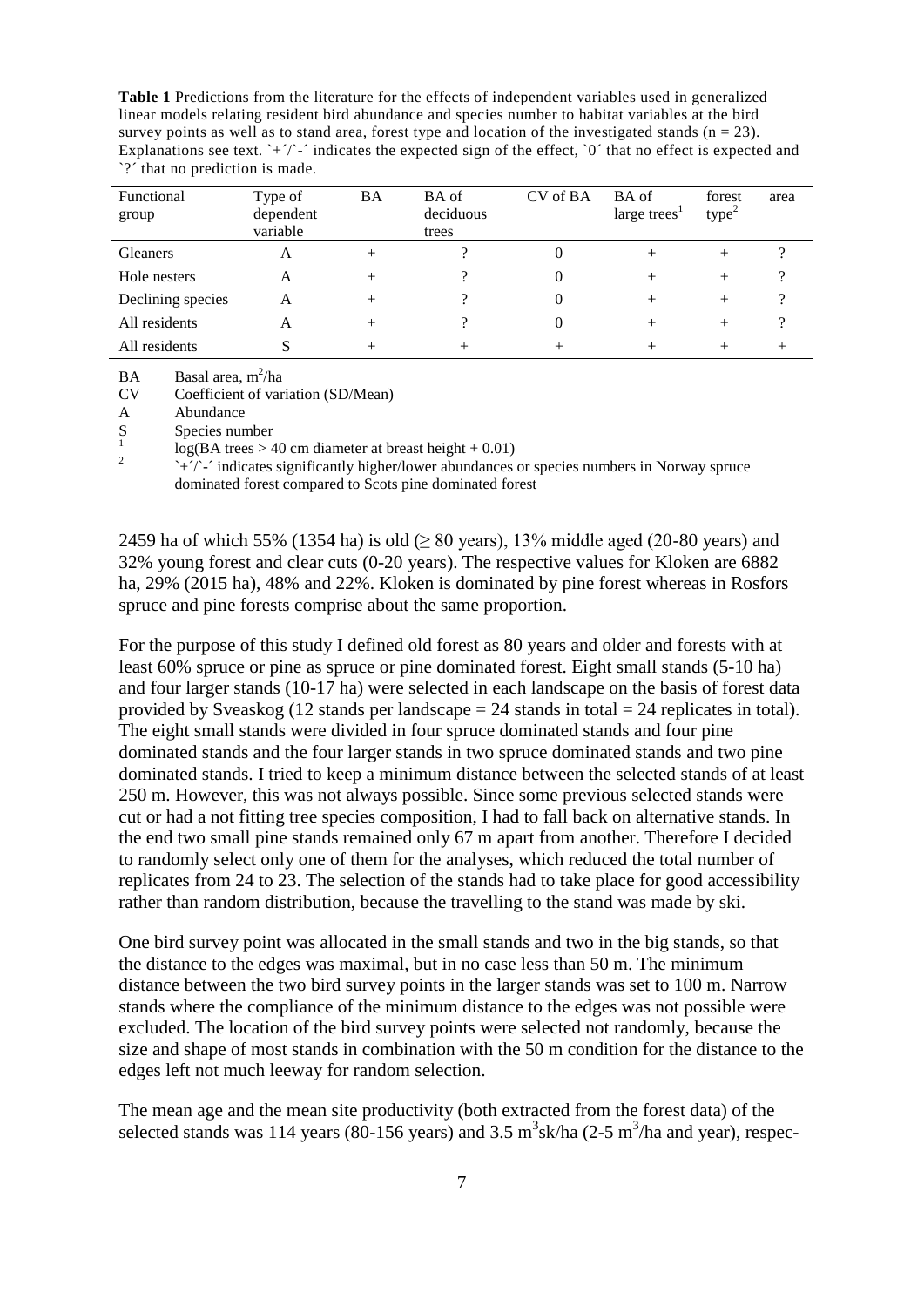tively. The mean site productivity of the selected stands reflects the mean site productivities of the both landscapes reasonably well. The data for stand area can be found in table 2.

#### **Bird census and measurement of habitat variables**

Bird data were obtained in single visits by 8 min point counts during the  $3<sup>rd</sup> - 25<sup>th</sup>$  of April 2011, 6 – 10 AM. Five minutes census without song playback was directly followed by 3 min census initiated by 20 seconds song playback of Pygmy Owl *Glaucidium passerinum*. The birds were allowed to settle 1-2 min before the census started. Resident bird species and all other bird species within and outside a 50 m radius from the bird survey point, observations before and after the song playback and overflying birds were recorded separately when first detected. An observation during the second count period (initiated by song playback of Pygmy Owl) was only noted when it was relatively sure that it was a new individual, which was not counted previously. All bird censuses were carried out by the author. I am an inexperienced observer, but I trained intensive with song playbacks and in the field before the study. Since species differ in detectability, the counted numbers should be considered as indices of relative abundance.

Habitat variables were measured by a relascope at the bird survey point and at two additional survey points located approximately 20 m (measured by feet) either north and south or east and west (determined randomly by coin flipping) of the bird survey point. In a few cases the location of one or both additional survey points were subjectively altered, because forest structure and composition at the randomly selected location were not at all representative for the stand or the randomly selected survey points were not accessible (due to a steep slope or a creek). The measured habitat variables were basal area and basal area of trees greater 40 cm diameter at breast height for each tree species separately.

#### **Data treatment and statistical analyses**

In order to test the relationships of the bird variables with the habitat characteristics at the bird survey point only observations within the 50 m radius were included in the analyses. The observations from both count periods were added for the analyses. All over-flying birds and uncertain identifications were removed from the analyses. Since the experimental units were the stands, the observations of the two bird survey points in the larger stands were averaged for the analyses (decimals were rounded up). All species with less than five records in total (after averaging the observations of the two bird survey points in the larger stands) were not analyzed at the species level, but these observations were included in the functional groups for the analyses. Because the two *Loxia* species are hard to distinguish in the field, all *Loxia spp.* observations were pooled prior the analyses. The analysis of the declining species was done inclusive and exclusive the Willow Tit, because this species comprised more than half of the individuals in the group and might therefore cover patterns in the other less common species.

The measured habitat variables were averaged across the three survey points in the small stands and the six survey points in the big stands. The coefficient of variation of the total basal area was calculated over the three or six survey points, respectively.

In order to test for correlations between the independent variables the Pearson correlation coefficient was calculated (appendix table 6). There were no correlation coefficients greater than 0.7 among the independent variables and thus the data were regarded as sufficiently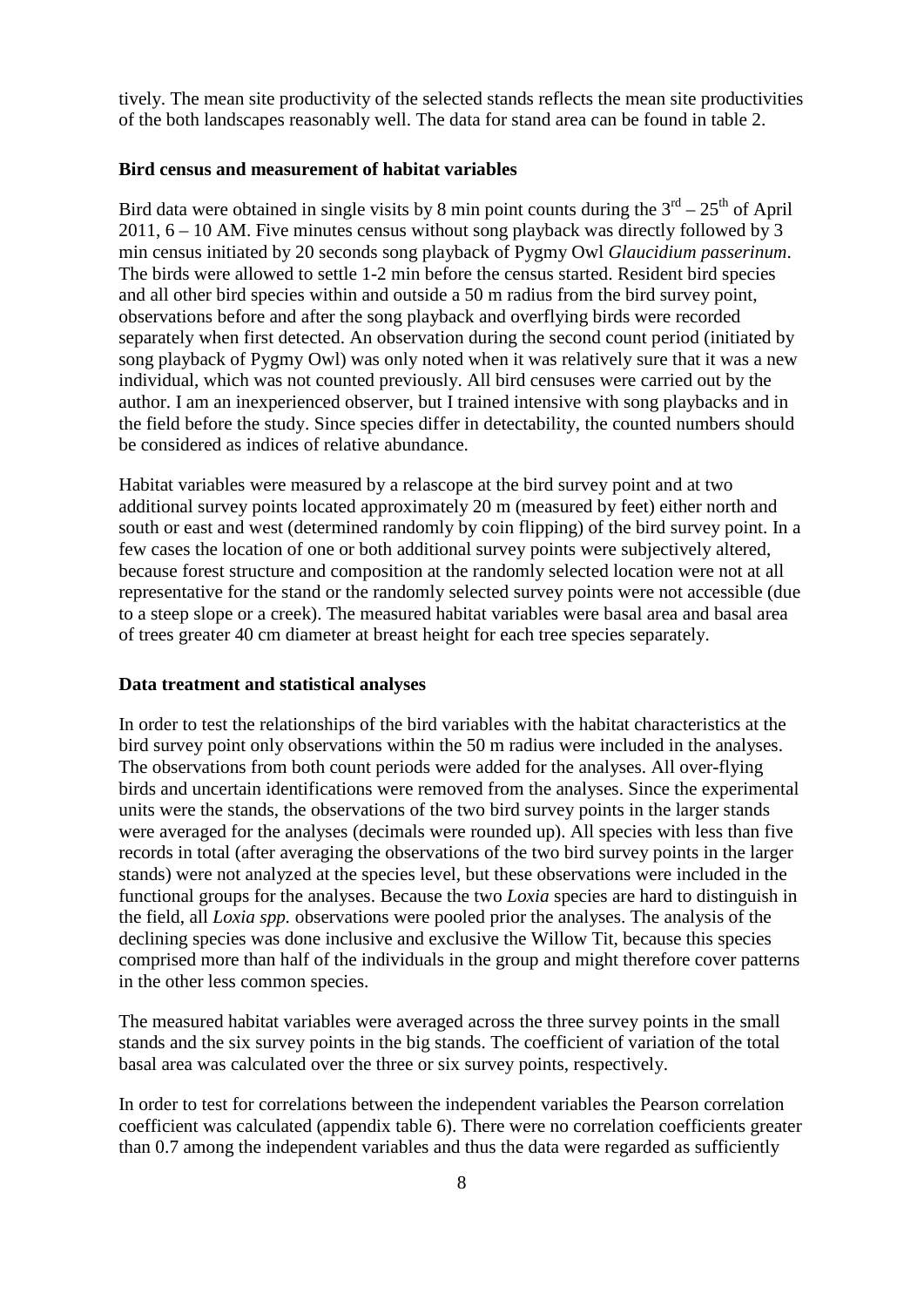uncorrelated for including them all together in one model. The normality of all variables were also tested (Anderson-Darling-Test). Almost all bird variables deviated from normal distribution, as can be expected from count data of a low sample size. Among the habitat variables only the basal area of large trees was not normally distributed. In order to correct the deviation from normality, this variable was log transformed prior the analyses.

Generalized linear models (GLM) with Poisson errors and log link were applied for the analyses. Bird abundances and total species number were entered in the models as response variables and the habitat variables and stand area as continuous explanatory variables. Landscape and forest type were included as binary factorial explanatory variables. Modeling was done by backward model simplification. First I did automatic model simplification by using the `step´ command in R (R Development Core Team, 2010; R Version 2.12.0), which uses Akaike's Information Criterion (AIC) for dropping factors from the model. Since AIC is not appropriate for low sample sizes, the respective secondorder AIC-values (AICc), which adjusts for low sample size, were calculated afterwards using the `AICc.glm´ command of the AICcmodavg-package. This AICc-values were used to verify the results obtained by `step´, which revealed that the results obtained by `step´ were correct. The model obtained by `step´ was checked for non-significant parameter estimates and if necessary further simplified. This was done by removing stepwise the variable where the parameter estimate had the highest p-value (z-test) from the model until only significant parameter estimates remained in the most parsimonious model. The full model and the final model were checked for over-dispersion, but this was not a problem in any case.

## **Results**

#### **Habitat variables at the bird survey points**

Forest structure and composition at survey points as well as of the whole stands were often very heterogeneous. Thus the proportion of the dominating tree species averaged across the survey points were in seven out of 23 stands below the threshold of 60% originally set for the site selection based on the forest data. The measured tree species composition might be thus not representative for the whole stand. The measured mean proportions of the dominating tree species were 61% (46-75%) and 68% (43-93%) of basal area for Norway spruce *Picea abies* and Scots pine *Pinus sylvestris*, respectively. However, Norway spruce or Scots pine, respectively, was still the most abundant tree species. The proportions of basal area of other tree species at the bird survey points in Norway spruce dominated stands were 1-32% Scots pine, 1-38% birch *Betula spp.*, 0-5% aspen *Populus tremula* and 0-1% willow *Salix spp.*. The respective values for Scots pine dominated stands are 4-32% Norway spruce, 0-30% birch, 0-8% aspen and 0-5% willow.

The mean value, standard deviation, coefficient of variation, median and range of the habitat variables at the bird survey points for usage as independent variables in the generalized linear models can be found in Table 2. Scots pine had with 47% the biggest share of the basal area of large trees, followed by aspen (39%), Norway spruce (9%) and birch (4%). Large trees and deciduous trees occurred in 11 and 21 out of the 23 stands, respectively.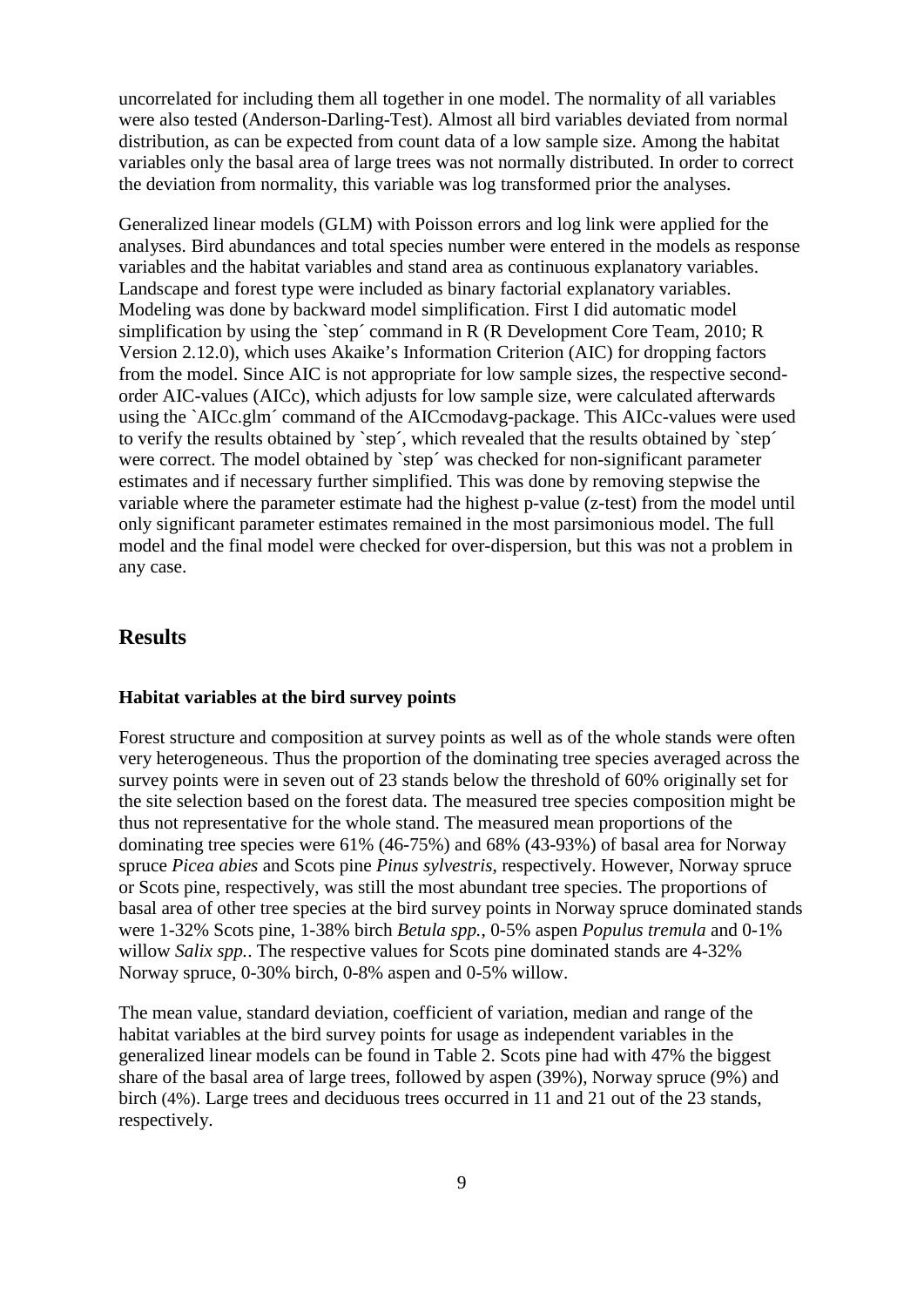The mean stand area of 9.4 ha is probably smaller than the breeding territory of many of the investigated resident bird species. However, for this study is assumed that a bird spends most of the time in the investigated stands and uses the surrounding stands only for insignificant periods of time.

**Table 2** Habitat variables and stand area for usage as independent variables in generalized linear models relating resident bird abundance and species number to habitat variables at the bird survey points as well as to area, forest type and location of the investigated stands ( $n = 23$ ).

| Variable                     | Mean | SD   | CV   | Median | Range         |
|------------------------------|------|------|------|--------|---------------|
| <b>BA</b>                    | 23.4 | 6.8  | 0.29 | 24     | $13 - 35$     |
| CV of BA                     | 0.19 | 0.10 | 0.51 | 0.16   | $0.06 - 0.40$ |
| <b>BA</b> of deciduous trees | 4.2  | 3.2  | 0.76 |        | $0 - 11$      |
| BA large trees <sup>1</sup>  | 0.54 | 0.75 | 1.39 |        | $0 - 2.67$    |
| Area, ha                     | 9.4  | 3.8  | 0.40 | 8      | $5 - 17$      |

BA Basal area, m2/ha<br>SD Standard deviation

Standard deviation

CV Coefficient of variation (SD/Mean) <sup>1</sup>

log(BA trees > 40 cm diameter at breast height + 0.01)

#### **Bird abundance and species number**

In total 268 bird observations of 17 resident bird species were made (both count periods, excl. overflying birds). Out of this, 137 (51% of the total observations) bird observations of 11 species were made within the 50 m radius. Great Tit *Parus major*, Willow Tit *Parus montanus* and Crossbills *Loxia spp.* were with 25%, 25% and 23%, respectively, the most abundant species within the 50 m radius, comprising thus ca. 75% of all bird observations. 10 % of all individuals (incl. short distance migrants) within the 50 m radius remained unidentified and were totally excluded from the analysis. Approximately 50% of the observations within the 50m radius were made during the second count period (initiated by song playback of Pygmy Owl). However, the bird reaction to the song playback was very different and varied from no reaction over moderate reaction to strong reaction. In some cases all observations within the 50 m radius are from the second count period. Thus, the song playback was in general very useful to increase the number of bird observations.

The mean abundance, standard deviation, coefficient of variation, median, range, number of stands with occurrence and designation into functional groups of the species detected within the 50 m radius can be found in Table 3. The corresponding values for the functional groups are given in Table 4.

#### **Generalized linear model analysis**

Five out of nine models revealed significant effects for three of seven independent variables (table 5, appendix table 7). Basal area was the most frequent significant explanatory variable and was included in three models, followed by basal area of large trees and area included in two models. The models for the `declining species´, incl. and excl. Willow Tit, revealed both a positive effect of basal area (both P<0.05). Both models for `all residents´ (abundance and species number) included a positive effect of area (both  $P<0.05$ ), whereas the model of the abundance included additionally a positive effect of the basal area of large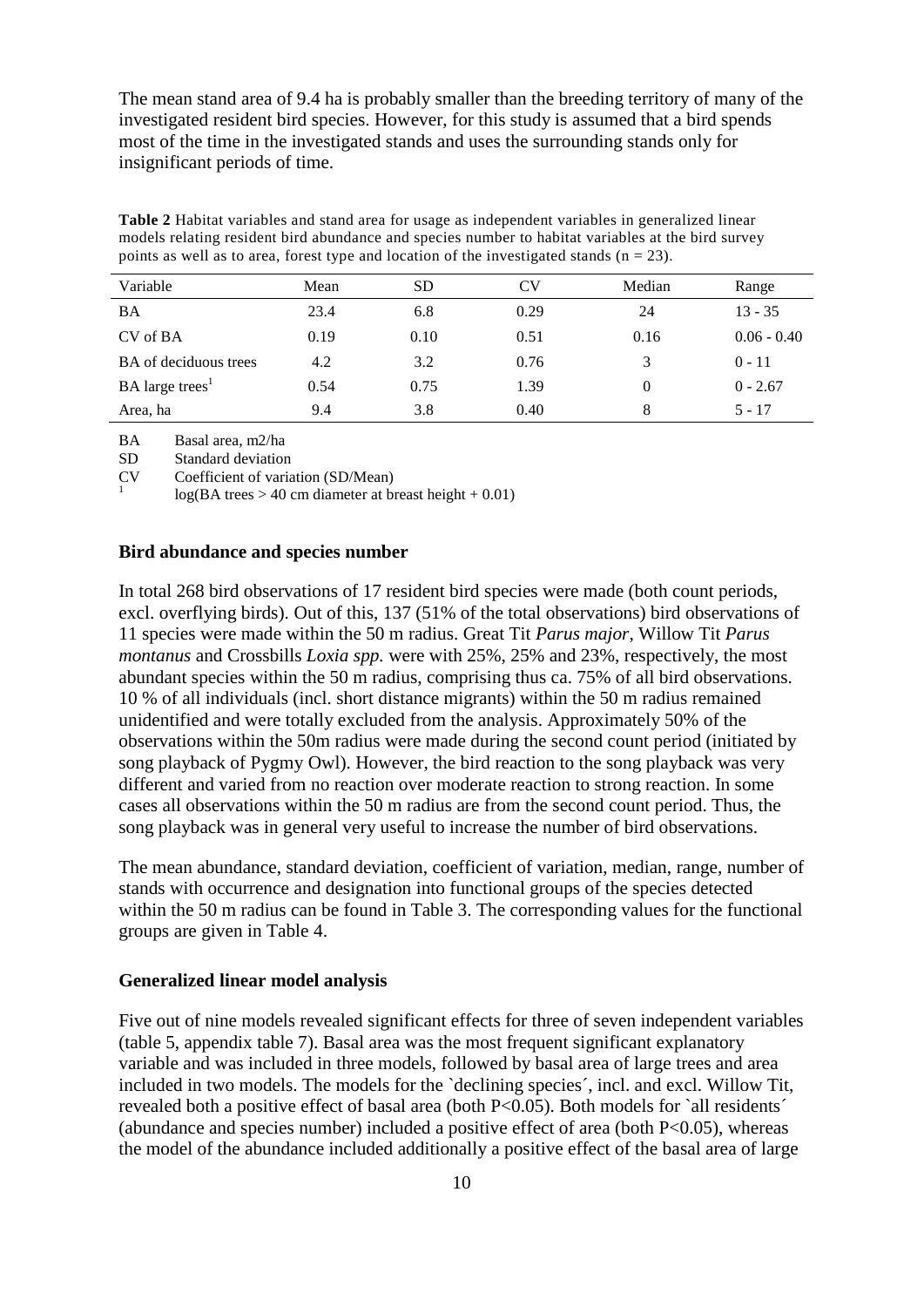trees  $(P<0.01)$  and the model for the species number a positive effect of basal area (P<0.05). The model for the group `gleaners´ revealed a positive effect of the basal area of large trees (P<0.05). The single species models and the models for the group `hole nesters´ revealed no significant effect of one of the explanatory variables.

**Table 3** Total sample size and mean abundance within a radius of 50 m with standard deviation, coefficient of variation, median and range as well as number of stands with occurrence and designation into functional groups of residents bird species detected during 8 min point counts in old boreal forest stands ( $n = 23$ ). For detailed description of the method see text. The data for Great Tit, Willow Tit, Tree Creeper and Crossbills will be used as dependent variables in generalized linear models in relation to stand habitat variables at the bird survey points as well as to area, forest type and location of the investigated stands.

| Species                            | Scientific name             | N <sup>1</sup> | Mean | SD  | <b>CV</b> | Median           | Range   | Occ <sup>2</sup> | Group <sup>3</sup> |
|------------------------------------|-----------------------------|----------------|------|-----|-----------|------------------|---------|------------------|--------------------|
| <b>Great Tit</b>                   | Parus major                 | 24             | 1,0  | 1,0 | 1,0       | 1                | $0 - 4$ | 18               | H, G               |
| Willow Tit                         | Poecile<br>montanus         | 24             | 1,0  | 1,2 | 1,2       | $\mathbf{1}$     | $0 - 3$ | 12               | D, H, G            |
| Coal Tit                           | Periparus ater              | $\overline{4}$ | 0,2  | 0,5 | 2,8       | $\boldsymbol{0}$ | $0 - 2$ | 3                | D, H, G            |
| <b>Crested Tit</b>                 | Lophophanes<br>cristatus    | $\mathbf{1}$   | 0,04 | 0,1 | 3,3       | $\boldsymbol{0}$ | $0 - 1$ | 2                | H, G               |
| Goldcrest                          | Regulus regulus             | 3              | 0,1  | 0,3 | 2,4       | $\boldsymbol{0}$ | $0 - 1$ | $\overline{4}$   | D, G               |
| Tree Creeper                       | Certhia<br>familiaris       | 7              | 0,3  | 0,5 | 1,8       | $\boldsymbol{0}$ | $0 - 2$ | $\tau$           | D, H, G            |
| <b>Great Spotted</b><br>Woodpecker | Dendrocopus<br>major        | 3              | 0,1  | 0,3 | 2,6       | $\boldsymbol{0}$ | $0 - 1$ | 3                | H                  |
| Eurasian Bullfinch                 | Pyrrhula<br>pyrrhula        | $\overline{4}$ | 0,2  | 0,5 | 2,8       | $\boldsymbol{0}$ | $0 - 2$ | 3                |                    |
| Crossbills                         | Loxia spp.                  | 21             | 0,9  | 1,1 | 1,2       | $\mathbf{1}$     | $0 - 3$ | 12               |                    |
| <b>Hazel Grouse</b>                | <i>Tetrastes</i><br>bonasia | 2              | 0,1  | 0,2 | 2,8       | $\boldsymbol{0}$ | $0 - 1$ | 3                |                    |
| Siberian Jay                       | Perisoreus<br>infaustus     | 4              | 0,2  | 0,5 | 3,0       | $\boldsymbol{0}$ | $0 - 2$ | 3                | D, G               |

N Total sample size after averaging the abundance values of the two bird survey points in the larger stands

SD Standard deviation<br>CV Coefficient of varia

CV Coefficient of variation (SD/Mean)<br>H hole nesters' (Cavity and bark nest

H `hole nesters´ (Cavity and bark nesters)<br>D `declining species´ (Species declining o

D cdeclining species' [Species declining over the ten years period (1997-2006) in Ottvall et al. (2009)]<br>G gleaners' (Foliage and trunk gleaner)

 $\frac{1}{1}$  After averaging the observations of the two bird survey points in the larger stands (decimals were rounded up)

 $\frac{2}{3}$  Number of stands with occurrence

All species are pooled in the group `all residents´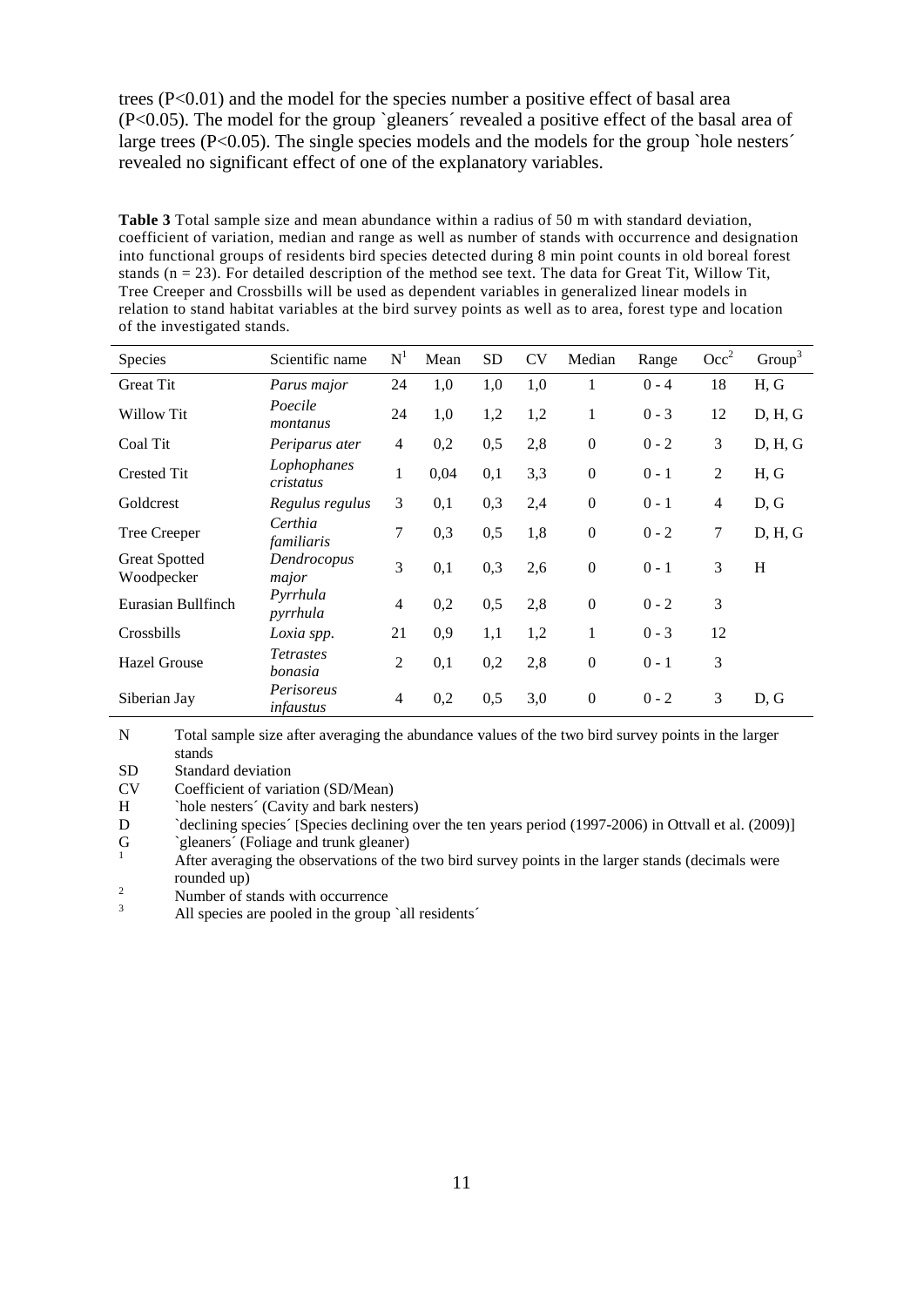**Table 4** Mean abundance within a radius of 50 m with standard deviation, coefficient of variation, median and range as well as number of stands with occurrence of functional groups of resident bird species detected during 8 min point counts in old boreal forest stands  $(n = 23)$ . For detailed description of the method see text. Designation of species into functional groups see Table 3. The data will be used as dependent variables in generalized linear models in relation to stand habitat variables at the bird survey points as well as to area, forest type and location of the investigated stands.

| Group               | Type of<br>dependent<br>variable | Mean | <b>SD</b> | CV   | Median | Range    | Occ <sup>1</sup> |
|---------------------|----------------------------------|------|-----------|------|--------|----------|------------------|
| <b>Gleaners</b>     | A                                | 2.9  | 1.9       | 0.66 | 3      | $0 - 8$  | 22               |
| Hole nesters        | A                                | 2.7  | 2.0       | 0.74 | 2      | $0 - 8$  | 21               |
| D incl. P. montanus | A                                | 1.8  | 1.4       | 0.76 | 2      | $0 - 4$  | 19               |
| D excl. P. montanus | A                                | 0.8  | 0.9       | 1.12 |        | $0 - 3$  | 13               |
| All residents       | A                                | 4.3  | 2.5       | 0.58 | 3      | $1 - 11$ | 23               |
| All residents       | S                                | 3.0  | 1.4       | 0.46 | 3      | $1 - 5$  | 23               |

SD Standard deviation<br>CV Coefficient of varia

CV Coefficient of variation (SD/Mean)<br>D declining species (Species declining

D `declining species´ [Species declining over the ten years period (1997-2006) in Ottvall et al. (2009)]<br>A Abundance

A Abundance

Number of stands with occurrence

**Table 5** Results of generalized linear models relating resident bird abundance and species number to habitat variables at the bird survey points as well as to area, forest type and location of the investigated stands ( $n = 23$ ). Indicated are the signs and significance niveaus of the parameter estimates for significant effects, whereas `0´ means no significant effect was found (for parameter estimates and other details of the models see appendix table 7).

| species/               | Type of   | BA       | BA of     | CV of    | BA       | forest            | Area,    | landscape <sup>3</sup> | reduction |
|------------------------|-----------|----------|-----------|----------|----------|-------------------|----------|------------------------|-----------|
| group                  | dependent |          | deciduous | BA       | large    | type <sup>2</sup> | ha       |                        | 1n        |
|                        | variable  |          | trees     |          | trees    |                   |          |                        | deviance  |
| Single species         | А         | 0        | $\Omega$  | $\Omega$ | $\Omega$ | $\Omega$          | $\Omega$ | $\Omega$               |           |
| Hole nesters           | A         | $\theta$ | $\theta$  | $\Omega$ | $\Omega$ | $\theta$          | $\Omega$ | $\Omega$               |           |
| Gleaners               | A         | $\theta$ | 0         | $\Omega$ | $+$ *    | $\theta$          | $\Omega$ | $\Omega$               | 14%       |
| $D$ i. <i>P. mont.</i> | A         | $+$ *    | $\theta$  | $\Omega$ | $\Omega$ | $\theta$          | $\Omega$ | $\Omega$               | 17%       |
| $D e. P.$ mont.        | A         | $+$ *    | $\theta$  | $\Omega$ | $\Omega$ | $\theta$          | $\Omega$ | $\Omega$               | 25%       |
| All residents          | A         | $\theta$ | $\Omega$  | $\Omega$ | $+$ **   | $\Omega$          | $+$ *    | $\Omega$               | 38%       |
| All residents          | S         | $+$ *    | $\theta$  | $\Omega$ | $\Omega$ | $\Omega$          | $+$ *    | 0                      | 50%       |

Significance codes: '\*\*\*' < 0.001; '\*\*' < 0.01; '\*' < 0.05

 $BA$  Basal area, m<sup>2</sup>/ha

CV Coefficient of variation (SD/Mean)

D Species declining over the ten years period (1997-2006) in Ottvall et al. (2009);

- i./e. P. mont. = inclusive/exclusive *Parus montanus*
- A Abundance
- S Species number
- $\log(BA \text{ trees} > 40 \text{ cm diameter at breast height} + 0.01)$
- `+´/`-´ indicates significantly higher/lower abundances or species numbers in Norway spruce dominated forest compared to Scots pine dominated forest
- ` $+\frac{1}{\sqrt{2}}$  indicates significantly higher/lower abundances or species number in the Ekopark compared to the managed reference landscape

<sup>4</sup>  $[(\text{null} \text{ deviance} - \text{residual} \text{ deviance})/\text{null} \text{ deviance}] * 100$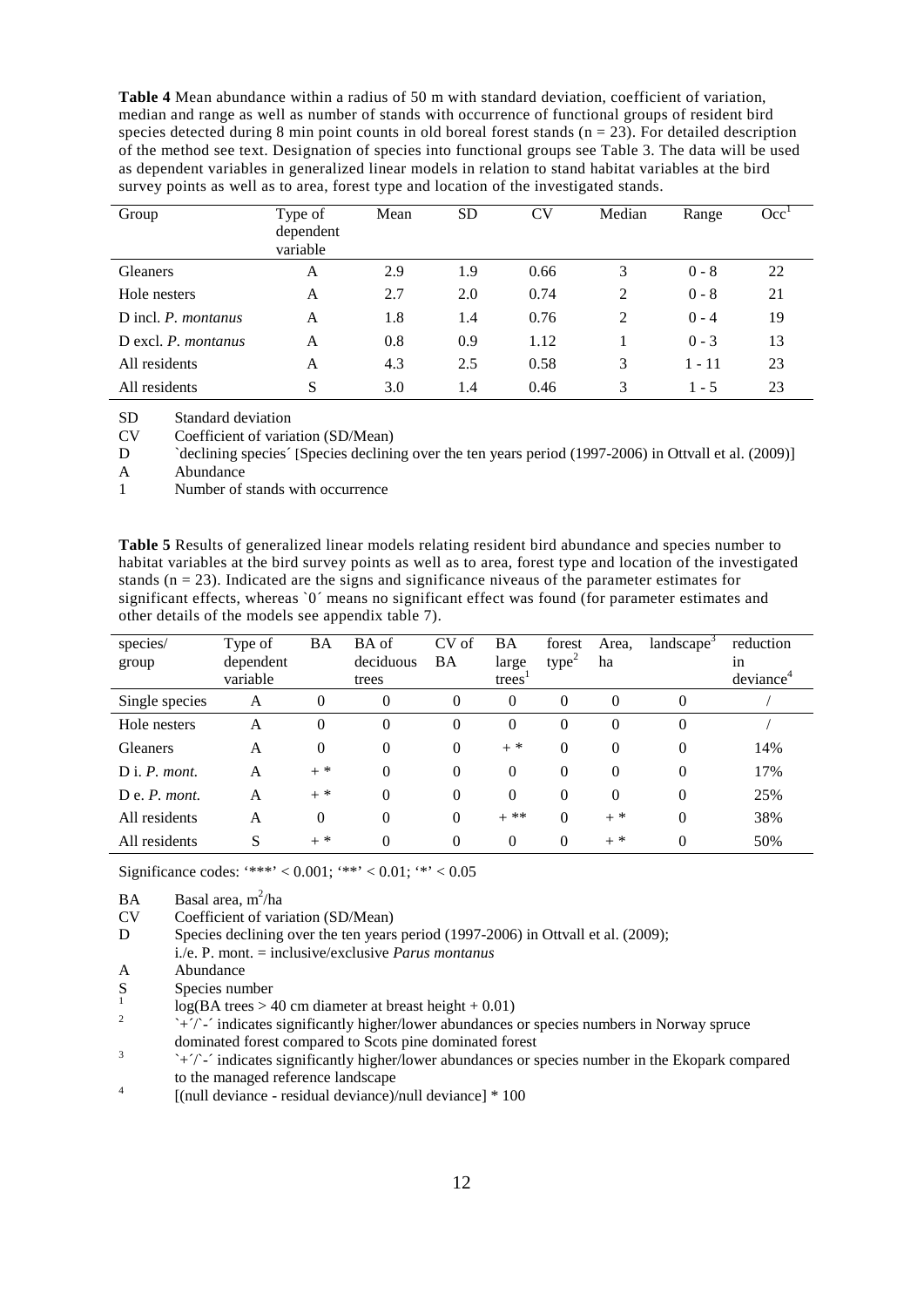## **Discussion**

#### **Is old forest like old forest?**

Indeed, the results of this study show that old forest is not like old forest, but that the investigated old forest patches are not equal in structure and composition and that this is reflected in differences in resident bird abundance and species number. The most influencing habitat variables were basal area and basal area of large trees. However, besides the habitat variables, the stand area had also an effect on resident bird abundance and species number.

The basal area, which is indicative for forest productivity and tree canopy closure, was positively related to the abundances of the groups `declining species´ inclusive and exclusive Willow Tit. A positive relationship between bird abundance and productivity has been found in several studies (e.g. Helle, 1985; Jokimäki & Huhta, 1996; Jokimäki & Solonen, 2011). The amount of vegetation, indicated by basal area, is assumed to be positively correlated with invertebrate abundance and overall food supply (Cody, 1981; Helle, 1985), which in turn is positively correlated to bird abundance (Cody, 1981; Jonsson et al., 2011). The invertebrate density might be particular important for foliage gleaning resident birds – all of the declining species are foliage gleaners –, as most of them are mainly insectivorous. However, the positive relationship with basal area seems to be not consistent for all species in the group, because the abundances of the declining single species Willow Tit and Treecreeper alone were not significantly affected by basal area. This and the fact that the declining species group excl. Willow Tit revealed a positive effect of basal area, suggests that the most influencing species in the group `declining species´ were the species Coal Tit, Goldcrest and Siberian Jay. The Siberian Jay prefers forest with a closed canopy, because it provides cover from predators (Griesser et al., 2007). A productive habitat might be beneficial for the Goldcrest, because its population fluctuations are regulated by harsh winter climate (Väisänen & Solonen, 1997). The positive relationship between basal area and the declining species suggests that these species are particularly dependent on productive forests with a closed tree canopy, which provides sufficient food and cover from predators.

The species number of `all residents´ was positively related to basal area, i.e. productivity of the forest. This result concurs with that of many other studies (e.g. Nilsson, 1979; Haila et al., 1980; Jokimäki & Huhta, 1996; Verschuyl et al., 2008; Honkanen et al., 2010; Jonsson et al., 2011). Total species number was correlated with total abundance  $(r = 0.704,$  $P = 0.000$ , suggesting a mechanism which is density dependent. For example the more individuals hypothesis states, that increasing availability of productive energy can support more individuals and allows species to maintain larger populations (Srivastava & Lawton, 1998). This leads to a lower extinction risk and by this to a higher species number. Another density dependent mechanism is the energy based sampling hypothesis (Carnicer et al., 2008). More productive forests support more individuals and contain thus more species, if individuals are selected randomly from the regional species pool. Howsoever, the productivity of the habitat seems to be of importance for the number of resident bird species and also for the abundance of the declining foliage and trunk gleaning species among them.

The total abundance showed a positive relationship to the basal area of large trees. Before I discuss this further, it should be noted that the basal area of large trees was not positively correlated with forest age and site productivity extracted from the forest data ( $r = 0.110$ ,  $P =$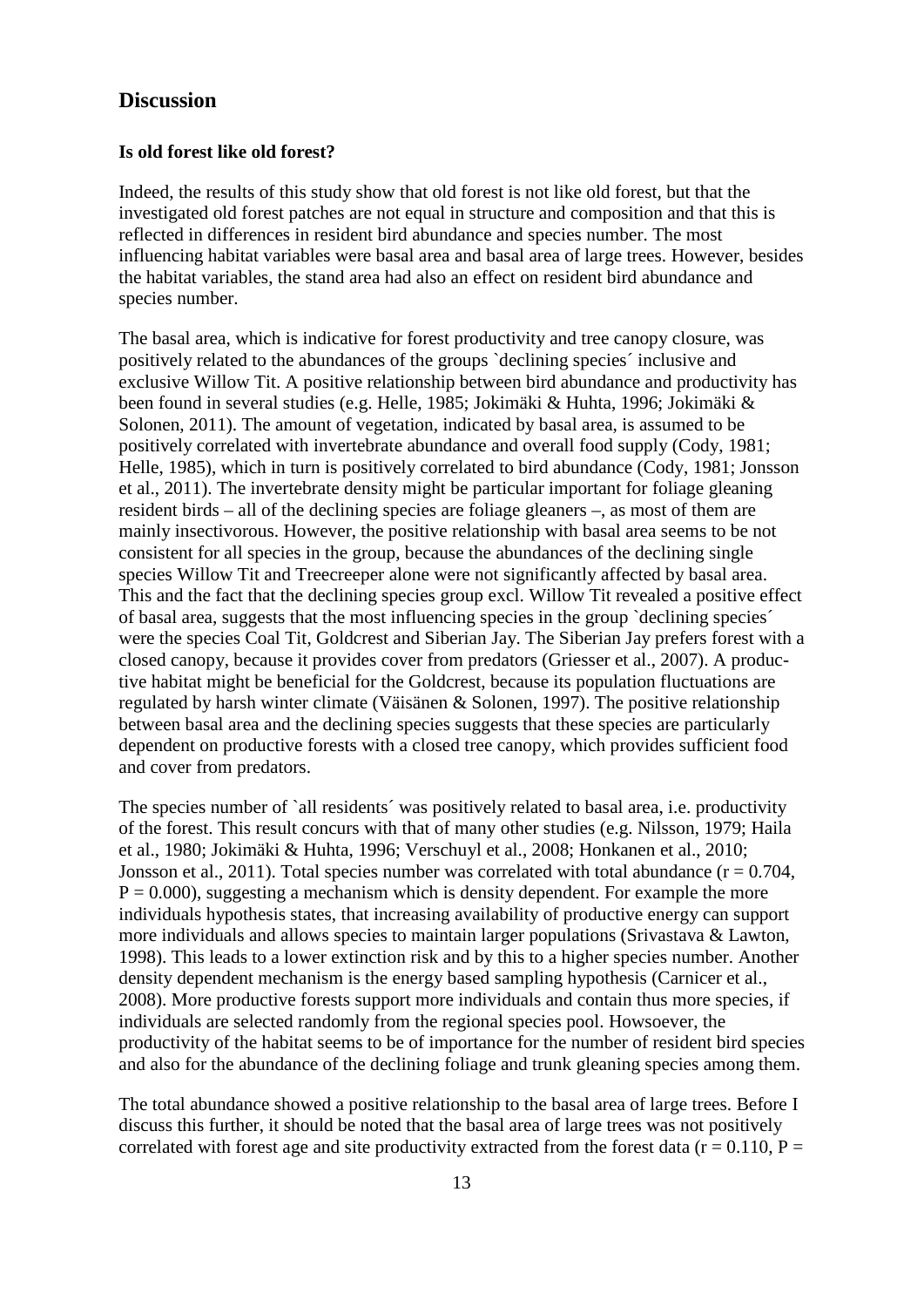0.617 and  $r = 0.099$ ,  $P = 0.654$ , respectively). Therefore, I will regard the basal area of large trees as indicator for the management intensity of the studied stands rather than representative for forest age or site productivity, as the basal area of large trees was found to be decreasing with increasing management intensity (Liira & Kohv, 2010). Forest structural complexity increases with decreasing management impact, which may be expressed in e.g. a developed understory, multilayered tree canopies, a patchy distribution of trees, a high proportion of deciduous trees and/or the occurrence of snags (Esseen et al., 1997). However, since I did not measure every possible structural feature, which could have been beneficial for bird abundance and species number, it remains at least partly speculation what exactly caused the positive effect of basal area of large trees in the investigated stands. It is unlikely, that the large trees themselves contributed much to the increased resident bird abundance, because they were usually not very abundant. Additionally, the only bird species in this study dependent on large trees for nesting was the Great Spotted Woodpecker and its abundance was not correlated with the basal area of large trees ( $r = 0.127$ ,  $P = 0.563$ ). However, the basal area of large trees was correlated with the basal area of deciduous trees ( $r = 0.453$ ,  $P = 0.030$ ). Thus, it might be that a part of the effect of the basal area of large trees can be explained by a parallel increase in basal area of deciduous trees. Palmgren (1932) showed that numbers and total weights of invertebrates were considerably greater in birch than in spruce and pine during summer. Although most of the resident bird species in northern Sweden prefer coniferous trees for foraging, this might have been one of many reasons for an increased abundance of resident birds in forests with a near natural state. However, the deciduous trees were probably only one part of the overall enhanced structural complexity of the forest patches with low management intensity. In a study of Haila (1996) the majority of the species showed a preference for habitat heterogeneity. Birds have many different requirements during their breeding cycle and those requirements differ between species. Thus, the total abundance is highest in forests where the requirements of the most species are best fulfilled, which is most probable in a heterogeneous forest. Similar to the result of this study, Nilsson (1979) found the proportion of basal area of standing dead wood not correlated with forest age, but to the management intensity of the investigated forest patches. The most intensively managed plot in his study supported only one third of the bird density of the least managed plot.

In contrast to the declining species among the foliage and trunk gleaners, which were positively affected by forest productivity, the group of the foliage and trunk gleaners as a whole was positively affected by the basal area of large trees. As already mentioned above a part of the forest structural complexity, indicated by a high basal area of large trees, may be a developed understory and a multilayered canopy. Both might reflect the various foraging sites that insectivorous foliage gleaning birds use (Cody, 1981). Thus it might be that the different foraging site requirements of the different foliage gleaning birds are best fulfilled in a structural complex forest, which leads to a higher overall abundance of foliage and trunk gleaning resident birds. To summarize structural complexity of forests with near natural state seem to be of importance to support an overall high abundance of resident bird species in the study area.

Besides forest productivity and structural complexity the total abundance and species number were also positively affected by stand area. Because I averaged the abundances of the two bird survey points in the larger stands, the positive relationship between stand area and abundance can be regarded as density-area relationship in this study. However, this positive density-area relationship is probably an artefact, because of three reasons. Firstly, because the averaged numbers of the two bird survey points in the larger stands were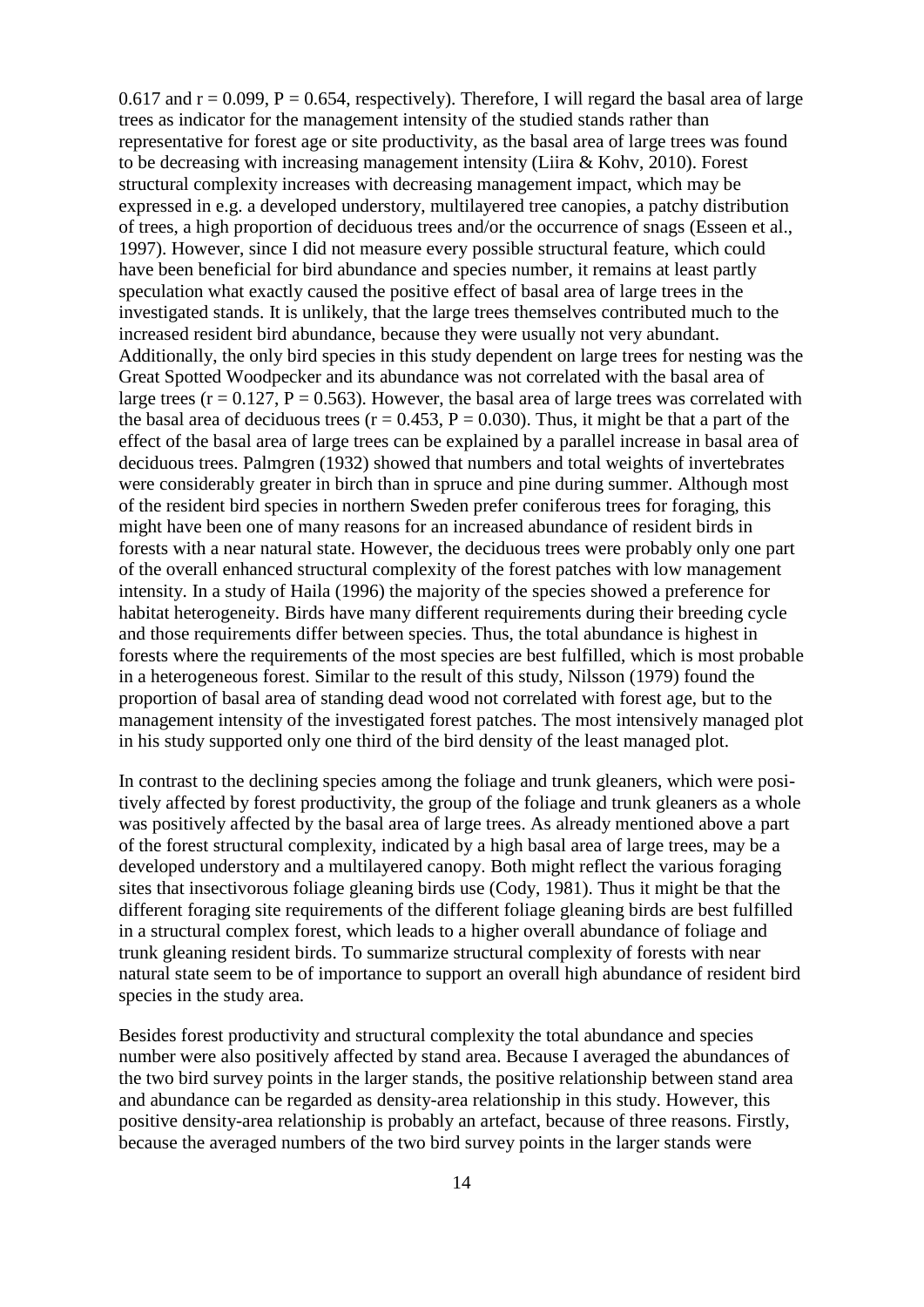always raised when rounded, the abundances of the larger stands are overestimated. Secondly, since the sampling effort was higher in the larger stands (two bird survey points) than in the smaller stands (one bird survey point), the probability to detect an individual was higher in the larger stands. This might have lead also to an overestimation of the abundances in the larger stands. Thirdly, the investigated forest patches were always directly adjacent to at least one other old forest stand with sometimes similar structure and composition. Thus it is possible that the density-area relationship found in this study is influenced by the surrounding stands. If there is a real positive density-area relationship it might be best explained by the by the resource concentration hypothesis (Root, 1973). According to this, the increased area of preferred habitat leads to a concentration of critical resources, such as food, habitat heterogeneity or safety from predators. Individual density increases with increasing area of preferred habitat, because species can remain in the patch to reproduce and do not need to visit other patches whereas in small patches they would have to. However, the potential positive relationship between stand area and resident bird `density´ is only valid for a stand area range from 5-17 ha and cannot be extrapolated to larger stands. Similarly to the potential density-area relationship found in this study Virkkala & Rajasärkka (2006) found higher mean densities of bird species preferring oldgrowth forest in larger than in smaller areas of old forest.

Since no effect of landscape was observed, it seems to be that the landscape context of the stands plays a minor role in determining the resident bird abundance and species number patterns in the investigated landscapes compared to structure and composition of the stands. However, the total abundance tended to be higher in Rosfors (mean = 5.3 individuals) than in Kloken (mean = 3.3 individuals).

#### **Conclusions and recommendations for forest management and conservation**

The results of this study show that both forest structural complexity as well as forest productivity positively affects the resident bird abundance and species number in Ekopark Rosfors and its reference landscape. Therefore, I recommend to preserve and/or to restore productive and structural complex forests in the study area. Species preferring structurally complex old forests, such as the Willow Tit or the Tree Creeper continue to decline most among all forest birds (Ottvall et al, 2009). Hence, the need to preserve or restore structural complex old forests is unchanged. According to the result of this study productive forest is needed to maintain the whole spectrum of resident bird species. Moreover, especially for declining species the forest has to have a certain productivity, to be able to support high individual numbers. This emphasizes the need to create forest reserves in productive forest land.

Finally, a note about the generalizability of the results of this study. The generalizability of the results of this study is restricted to landscapes with similar properties than Ekopark Rosfors and Kloken in the same area, because differences in e.g. forest structure, climate or soil conditions between landscapes and regions might influence the importance of different factors. For example, Verschuyl et al. (2008) found bird species richness on continental scale in North America dependent on productivity, whereas this was not always the case on landscape scale. Forest productivity was the most important factor in low energy landscapes and forest structural complexity was the most important factor in high energy landscapes.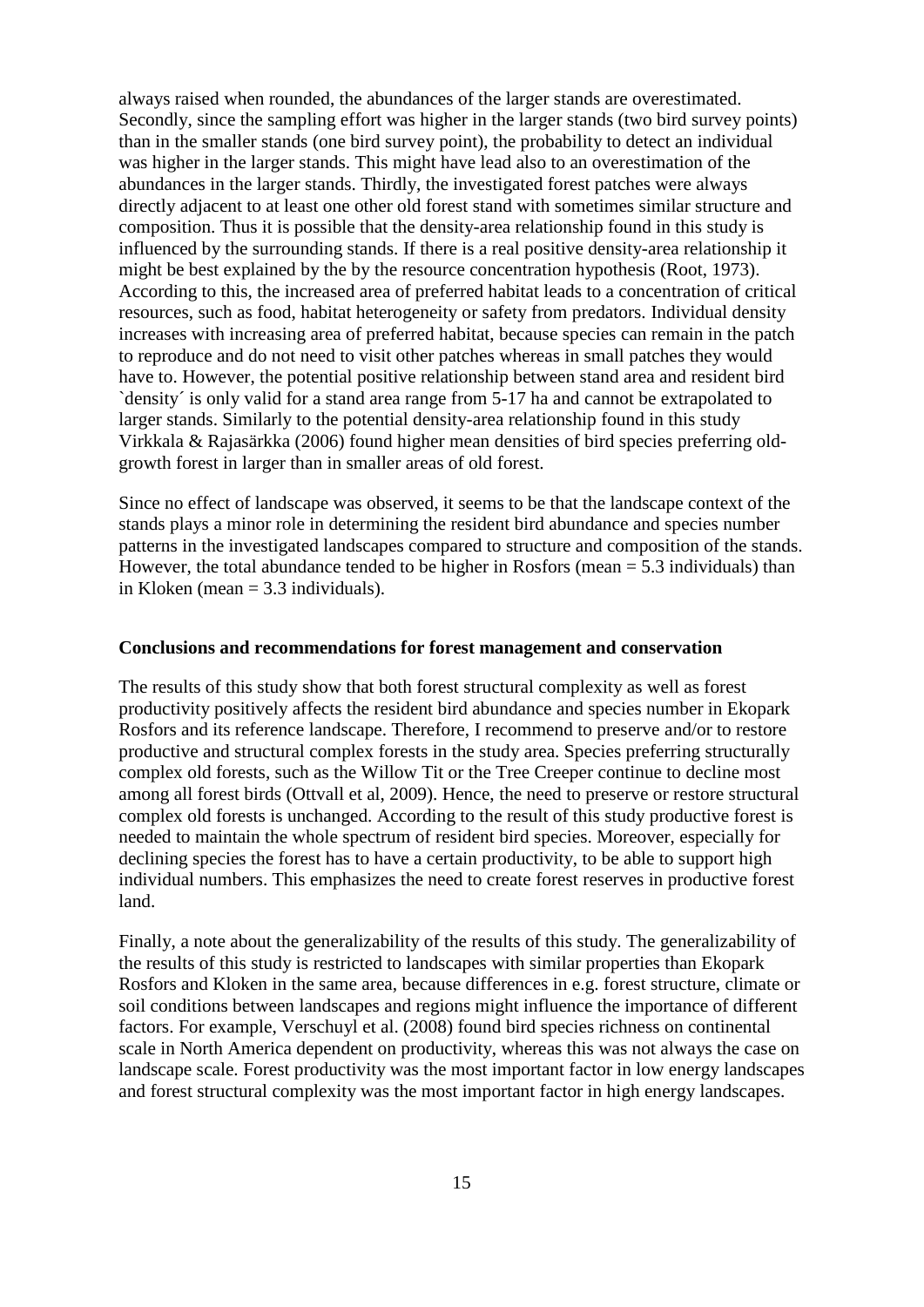#### **Sources of bias and improvements**

Since I was very restricted in time, the obtained bird abundances might suffer from stochastic variation due to single visits. A second visit would have raised probably the species number and individual number in some stands, because it is very likely that a present bird was not counted just because it was not active during the count time. The counted bird numbers might also suffer from bias due to the different reaction to the song playback. A further source of bias might be a not random selection of the investigated stands. The consequence of this might be that the variation of stands present in the landscapes was not completely covered by the selected stands, because well accessible stands relative near to forest roads had to be selected, which might be different from stands farther away from the forest roads. This might be particular a problem in Kloken, because Kloken is more than twice as big as Rosfors and because the road network is less dense in Kloken than in Rosfors. I had to select also stands which were relative near to each other so that they could be sampled during one morning, which caused that especially the stands in Kloken were allocated in clusters which might have reduced the spatial independence of the stands. The abundance estimate of the Goldcrest is probably biased by its partial migration, because I heard it not singing in the first half of the census period.

More replicates on stand scale would improve the data quality, because this would increase the number of observations. Thus, it would have been also possible to study more species at the species level. The study design could be improved by more replicates on landscape level. This would allow the explanation of a possible effect of landscape and thus to study landscape level factors more specific. Since boreal forest birds might select their breeding territory randomly in an area of the coarse habitat that they prefer (or not avoid) (Haila et al., 1996), the results could be altered if I would have carried out the study in another year. Hence, the best way would be to collect data over several years.

It should be also noted at this point that the explanatory variables are to some extend ecologically and statistically dependent from each other, despite they were not highly correlated  $(> 0.7)$ . This is reflected in some Pearson correlation coefficients greater than 0.4 (appendix table 6). Because collinearity between explanatory variables might affect the size and significance of parameter estimates (Kutner et al., 2005), the results of this study might be affected by the correlation between some of the explanatory variables used in this study. This might be particular the case for the effects of basal area and the basal area of large trees, which were correlated with each other ( $r = 0.455$ ,  $P = 0.029$ ). There is no model in which both variables revealed a significant effect (table 5), probably because the correlation between them lead to the mutual exclusion of the respective other variable, although the excluded variable might have a significant effect alone. Thus it is difficult to judge the relative importance of basal area and the basal of large trees.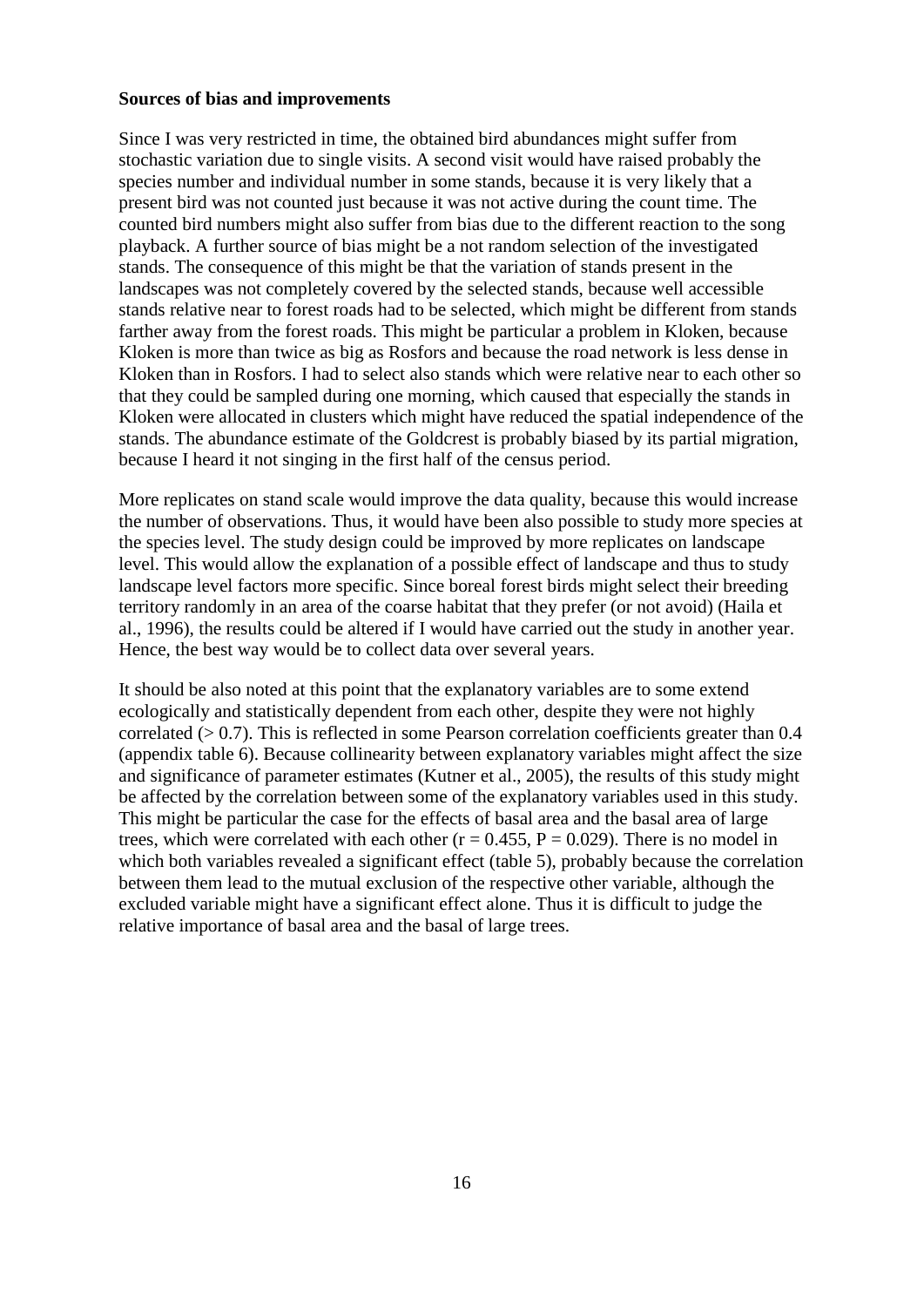#### **Acknowledgements**

I am grateful to Sveaskog for providing the forest data and accommodation during my field work. I would like to thank especially Mats Larshagen for answering my questions to the forest data and the team from the Sveaskog office in Älvsbyn for their hospitality and kind help. Thanks to Markus for giving me an introduction to GIS. Finally, but not least, many thanks to Lars for taking so much time for my supervision, answering my questions and his patience. Thanks also to Lars for providing the nice picture of Willow Tit on the front page of this report.

### **References**

- Ahti, T., Hämet-Ahti, L. & Jalas, J. 1968. Vegetation zones and their sections in northwestern Europe. Ann. Bot. Fennici 5: 169–211
- Angelstam, P. & Andersson, L. 2001. Estimates of the Needs for Forest Reserves in Sweden. Scand. J. For. Res. Suppl. 3: 38–51
- BWPi 2.01 2008. Birds of the Western Palearctic on interactive DVD-ROM. Birdguides Ltd and Oxford University Press
- Carnicer, J., Brotons, L., Sol, D. & de Cáceres, M. 2008. Random sampling, abundance extinction dynamics and niche filtering immigration constraints explain the generation of species richness gradients. Global Ecology and Biogeography 17: 352–362
- Cody, L. 1982. Habitat Selection in Birds: The Roles of Vegetation Structure, Competitors, and Productivity. BioScience 31: 107–113
- Connor, E.F. & McCoy, E.D. 1979. The statistics and biology of the species–area relationship. The American Naturalist 113: 791–833
- Edenius, L. 2006. Perisoreus infaustus. Lavsrika. ArtDatabanken, SLU 2010-01-19
- Edenius, L. & Meyer, C. 2002. Activity budgets and microhabitat use in the Siberian Jay Perisoreus infaustus in managed and unmanaged forests. Ornis Fennica 79: 1–8
- Esseen, P.-A., Ehnström, B., Ericson, L., Sjöberg, K. 1997. Boreal forests. Ecological Bulletins 46: 16–47
- Forslund, M. 2003. Fågelfaunan i olika skogsmiljöer en studie pa bestandsniva. Skogstyrelsen Rapport 2 2003
- Forsman, J.T. & Mönkkönen, M. 2003. The role of climate in limiting European resident bird populations. Journal of Biogeography 30: 55–70
- Fretwell, S. 1972. Populations in a seasonal environment. Princeton Univ. Press, Princeton
- Griesser, M., Nystrand, M., Eggers, Ö., & Ekman, J. 2007. Impact of forestry practices on fitness correlates and population productivity in an open-nesting bird species. Conservation Biology 21: 767–774
- Haftorn, S. 1954. Contribution to the food biology of tits especially about storing of surplus food. Part I. K. norske Vidensk. Selsk. Skr., 1953, No. 4
- Haftorn, S. 1956. Contribution to the food biology of tits especially about storing of surplus food. Part III. K. norske Vidensk. Selsk. Skr., 1956, No. 3
- Haila, Y., Järvinen, O., Väisänen, O.A. 1980. Habitat distribution and species associations of land bird populations on the Åland Islands, SW Finland. Ann. Zool. Fennici 17: 87– 106
- Haila, Y., Nicholls, A.O., Hanski, I.K. & Raivio, S., 1996. Stochasticity in bird habitat selection: year-to-year changes in territory locations in boreal forest bird assemblages. Oikos 76: 36–552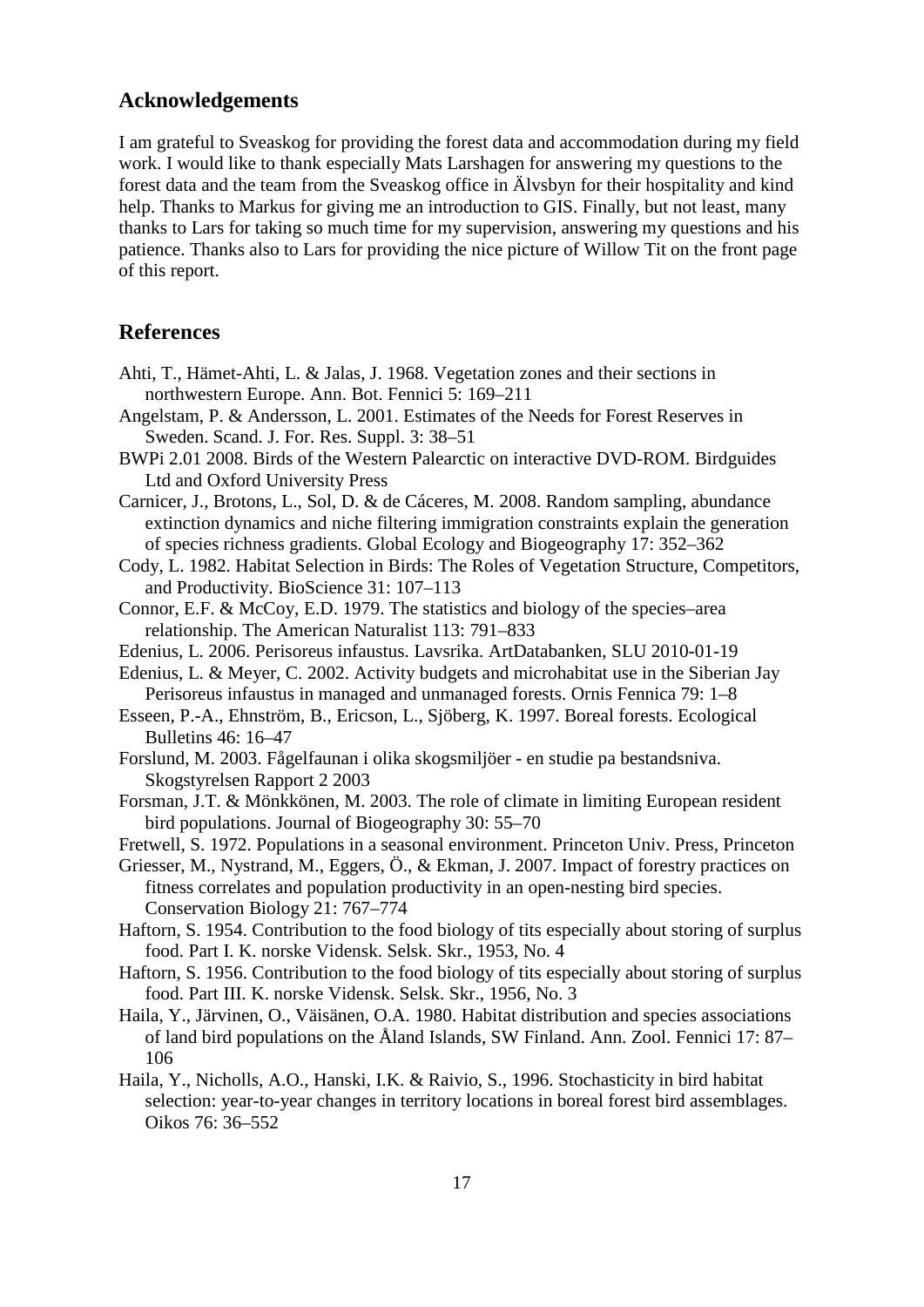- Helle, P. 1985. Effects of Forest Regeneration on the Structure of Bird Communities in Northern Finland. Holarctic Ecology 8: 120-132
- Helle, P. & Järvinen, O. 1986. Population trends North Finnish land birds in relation to their habitat changes in forest structure. Oikos 46: 107–115
- Honkanen, M., Roberge, J.-M., Rajasärkkä, A. & Mönkkönen, M. 2010. Disentangling the effects of area, energy and habitat heterogeneity on boreal forest bird species richness in protected areas. Global Ecology and Biogeography 19: 61–71
- Järvinen, O., Kuusela, K. & Väisänen, R.A., 1977. Metsien rakenteen muutoksen vaikutus pesimälinnustoomme viimeisten 30 vuoden aikana (English summary: Effects of modern forestry on the numbers of breeding birds in Finland in 1945–1975). Silva Fenn. 11: 284–294
- Jokimäki, J. & Huhta, E. 1996. Effects of landscape matrix and habitat structure on a bird community in northern Finland: a multi-scale approach. Ornis Fennica 73: 97–113
- Jokimäki, J. & Solonen, T. 2011. Habitat associations of old forest bird species in managed boreal forests characterized by forest inventory data. Ornis Fennica 88: 00–00
- Jonsson, M., Englund, G. & Wardle, D.A. 2011. Direct and indirect effects of area, energy and habitat heterogeneity on breeding bird communities. Journal of Biogeography 38: 1186–1196
- Kutner, M.H., C.J., Neter, J., Li, W. 2005. Applied linear statistical models. McGraw-Hill/Irwin, New York
- Lack, D. 1954. The natural regulation of animal numbers. Clarendon Press, Oxford
- Liira, J. & Kohv, K. 2010. Stand characteristics and biodiversity indicators along the productivity gradient in boreal forests: Defining a critical set of indicators for the monitoring of habitat nature quality. Plant Biosystems 144: 211–220
- MacArthur, R.H., Diamond, J.M. & Karr, J.R. 1972. Density compensation in island faunas. Ecology 53: 330–342
- MacArthur, R.H., & MacArthur J.W. 1961. On bird species diversity. Ecology 42: 594–598
- MacArthur, R.H. & Wilson, E.O. 1963. An equilibrium theory of insular zoogeography. Evolution 17: 373–387
- Nilsson, S.G. 1979. Density and species richness of some forest bird communities in south Sweden. Oikos 33: 392-401
- Östlund, L., Zackrisson, O. & Axelsson, A.-L. 1997. The history and transformation of a Scandinavian boreal forest landscape since the 19th century. Can. J. For. Res. 27: 1198– 1206
- Ottvall, R., Edenius, L., Elmberg, J., Engström, H., Green, M., Holmquist, N., Lindström, Å., Pärt, T. & Tjernberg, M. 2009. Population trends of the birds. Ornis Svecica 19: 117–192
- Palmgren, P. 1932. Zur Biologie von *Regulus r. regulus* (L.) und *Parus atricapillus borealis* Selys. Eine vergleichend-ökologische Untersuchung. Acta Zool. Fennica 14: 1–113
- Pettersson, R.B., Ball, J.P., Renhorn, K.-E., Esseen, P.-A., & Sjöberg, K. 1995. Invertebrate communities in boreal forest canopies as influenced by forestry and lichens with implications for passerine birds. Biological Conservation 74: 57–63
- R Development Core Team 2010. R: A language and environment for statistical computing. R Foundation for Statistical Computing, Vienna, Austria. ISBN 3-900051-07-0, URL http://www.R-project.org/.
- Root, R.B. 1973. Organization of a plant-arthropod association in simple and diverse habitats: the fauna of collards. Ecological Monographs 45: 95–120
- Roth, R.R. 1976. Spatial heterogeneity and bird species diversity. Ecology 57: 773–782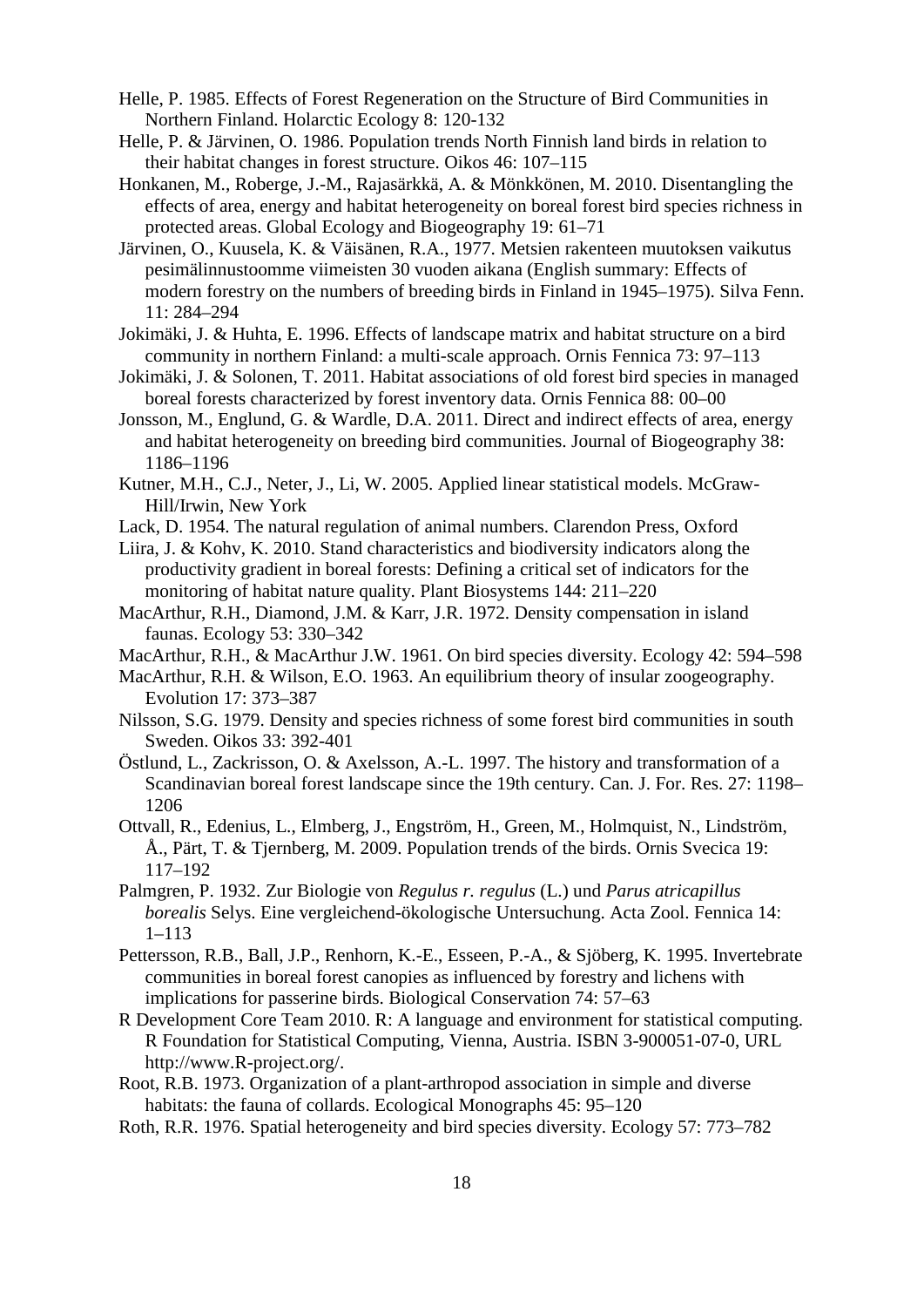- Väisänen, R.A., & Solonen, T., 1997. Suomen talvilinnuston 40- vuotismuutokset (English summary: Population trends of 100 winter bird species in Finland in 1957–1996). Linnut vuosikirja 1996 70–97
- Verschuyl, J.P., Hansen, A.J., McWethy, D.B., Sallabanks, R. & Hutto, R.L. 2008. Is the effect of forest structure on bird diversity modified by forest productivity? Ecological Applications 18: 1155–1170
- Virkkala, R., 1991. Spatial and temporal variation in bird communities and populations in north-boreal coniferous forests: a multiscale approach. Oikos 62, 59–66.
- Virkkala, R., 2004. Bird species dynamics in a managed southern boreal forest in Finland. Forest Ecology and Management 195: 151–163
- Virkkala, R. & Rajasärkkä, A. 2006. Spatial variation of bird species in landscapes dominated by old-growth forests in northern boreal Finland. Biodiversity and Conservation 15: 2143–2162

## **Appendix**

**Table 6** Pearson correlations between continuous independent variables of generalized linear models relating resident bird abundance and species number to habitat variables at the bird survey points as well as to area, forest type and location of the investigated stands.

|                              | <b>BA</b> of deciduous trees | CV of BA   | large trees <sup>1</sup> | area      |
|------------------------------|------------------------------|------------|--------------------------|-----------|
| BA                           | $0.447*$                     | $-0.612**$ | $0.455*$                 | $-0.425*$ |
| <b>BA</b> of deciduous trees |                              | $-0.173$   | $0.453*$                 | $-0.200$  |
| CV of BA                     |                              |            | $-0.173$                 | 0.294     |
| large trees <sup>1</sup>     |                              |            |                          | $-0.181$  |
| area                         |                              |            |                          |           |

Significance codes: '\*\*' <  $0.01$ ; '\*' <  $0.05$ 

 $BA$  Basal area, m<sup>2</sup>/ha

CV Coefficient of variation (SD/Mean) <sup>1</sup>

 $log(BA trees > 40 cm diameter at breast height + 0.01$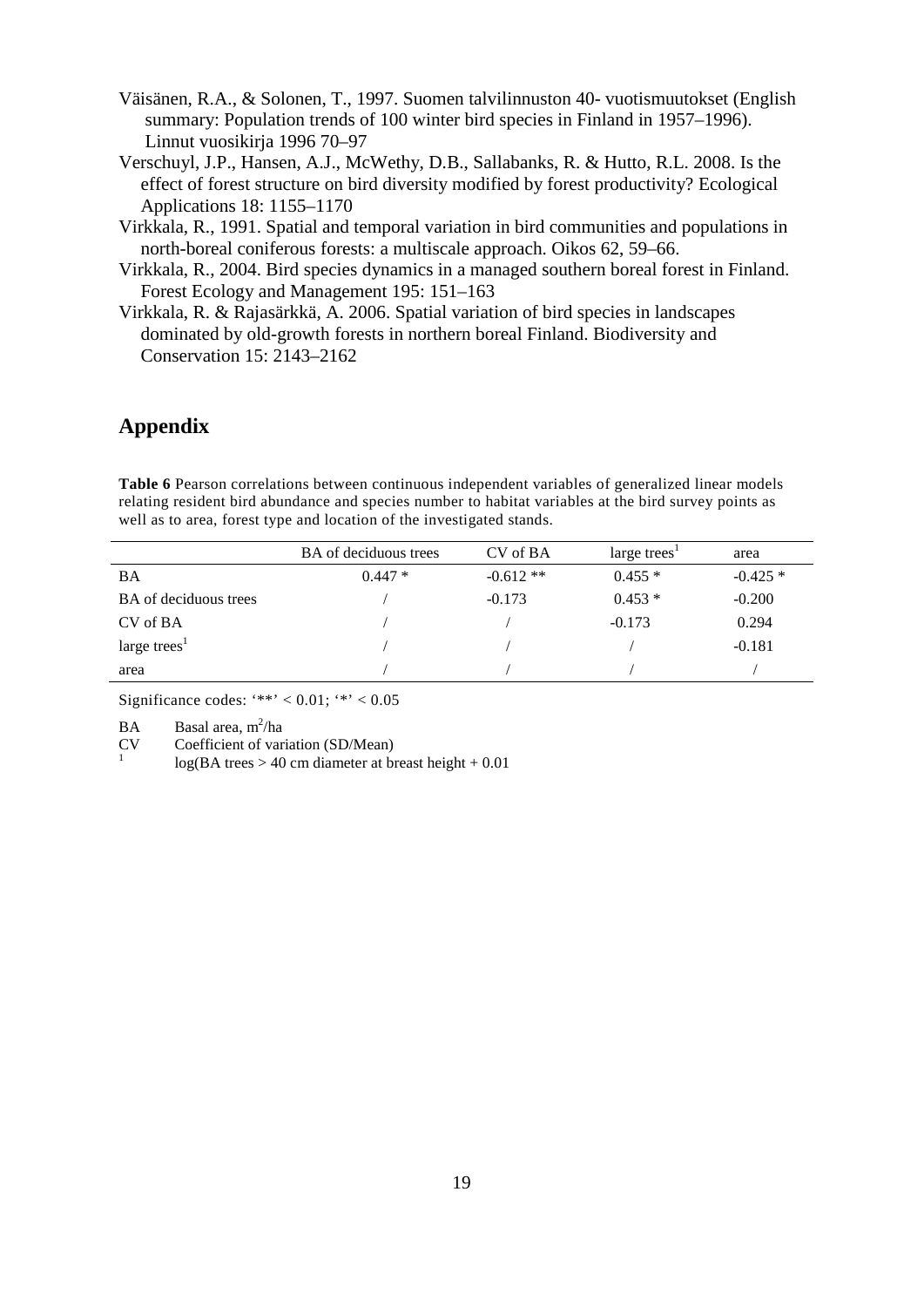| species/species<br>group | Type of<br>dependent<br>variable | Intercept                     | <b>BA</b>                  | BA of<br>deciduous<br>trees | <b>CV</b><br>of<br><b>BA</b> | <b>BA</b> large<br>trees <sup>1</sup> | Forest<br>$type^2$ | Area, ha                   | Landscape <sup>5</sup> | $\rm AIC$<br>(AICc) | Residual<br>deviance | Null<br>deviance |
|--------------------------|----------------------------------|-------------------------------|----------------------------|-----------------------------|------------------------------|---------------------------------------|--------------------|----------------------------|------------------------|---------------------|----------------------|------------------|
| Parus major              | A                                | $\Omega$                      | $\theta$                   | $\Omega$                    | $\Omega$                     | $\Omega$                              | $\theta$           | $\theta$                   | $\Omega$               |                     |                      |                  |
| Parus montanus           | A                                | $\Omega$                      | $\overline{0}$             | $\Omega$                    | $\mathbf{0}$                 | $\boldsymbol{0}$                      | $\Omega$           | $\theta$                   |                        |                     |                      |                  |
| Certhia familiaris       | $\mathbf{A}$                     | $\mathbf{0}$                  | $\boldsymbol{0}$           | $\mathbf{0}$                | $\mathbf{0}$                 | $\boldsymbol{0}$                      | $\mathbf{0}$       | $\boldsymbol{0}$           |                        |                     |                      |                  |
| Loxia spp.               | A                                | $\overline{0}$                | $\boldsymbol{0}$           | $\boldsymbol{0}$            | $\mathbf{0}$                 | $\boldsymbol{0}$                      | $\theta$           | $\boldsymbol{0}$           | $\overline{0}$         |                     |                      |                  |
| Hole nesters             | A                                | $\Omega$                      | $\boldsymbol{0}$           | $\Omega$                    | $\Omega$                     | $\theta$                              | $\theta$           | $\boldsymbol{0}$           |                        |                     |                      |                  |
| Gleaners                 | A                                | $+1.327$ ***<br>$(\pm 0.156)$ | $\overline{0}$             | $\mathbf{0}$                | $\Omega$                     | $+0.105*$<br>$(\pm 0.052)$            | $\Omega$           | $\theta$                   | $\Omega$               | 93.0<br>(93.6)      | 25.9                 | 30.0             |
| $D$ i. $P$ . mont.       | A                                | $\overline{0}$                | $+0.051*$<br>$(\pm 0.024)$ | $\overline{0}$              | $\boldsymbol{0}$             | $\boldsymbol{0}$                      | $\boldsymbol{0}$   | $\boldsymbol{0}$           | $\mathbf{0}$           | 76,8<br>(77.4)      | 22,7                 | 27,5             |
| $D e. P.$ mont.          | A                                | $-2.506*$<br>$(\pm 1.063)$    | $+0.093*$<br>$(\pm 0.038)$ | $\boldsymbol{0}$            | $\theta$                     | $\boldsymbol{0}$                      | $\mathbf{0}$       | $\boldsymbol{0}$           | $\overline{0}$         | 53,5<br>(54.1)      | 19,4                 | 26,0             |
| All residents            | A                                | $+1.183***$<br>$(\pm 0.279)$  | $\boldsymbol{0}$           | $\boldsymbol{0}$            | $\overline{0}$               | $+0.127**$<br>$(\pm 0.045)$           | $\overline{0}$     | $+0.056*$<br>$(\pm 0.026)$ | $\Omega$               | 97,9<br>(99.2)      | 18,6                 | 29,2             |
| All residents            | S                                | $\overline{0}$                | $+0.043*$<br>$(\pm 0.021)$ | $\boldsymbol{0}$            | $\overline{0}$               | $\boldsymbol{0}$                      | $\overline{0}$     | $+0.081*$<br>$(\pm 0.033)$ | $\overline{0}$         | 79,4<br>(80.6)      | 7,2                  | 14,4             |

**Table 7** Detailed results of generalized linear models relating resident bird abundance and species number to habitat variables at the bird survey points as well as to area, forest type and location of the investigated stands  $(n = 23)$ . Indicated are the signs of the effects and the parameter estimates with significance niveaus and standard errors. `0´ means no significant effects were found.

Significance codes: '\*\*\*' < 0.001; '\*\*' < 0.01; '\*' < 0.05

BA Basal area, m<sup>2</sup>/ha

CV Coefficient of variation (SD/Mean)

D Species declining over the ten years period (1997-2006) in Ottvall et al. (2009); i./e. P. mont. = inclusive/exclusive *Parus montanus*

A Abundance<br>S Species num

 $S = \text{Species number}$ <br> $\frac{1}{1}$ 

 $\log(BA \text{ trees} > 40 \text{ cm diameter at breast height} + 0.01)$ <br>2

 $\rightarrow$   $\rightarrow$   $\rightarrow$   $\rightarrow$   $\rightarrow$   $\rightarrow$  indicates significantly higher/lower abundances or species numbers in Norway spruce dominated forest compared to Scots pine dominated forest 3

`+'/`-' indicates significantly higher/lower abundances or species number in the Ekopark compared to the managed reference landscape